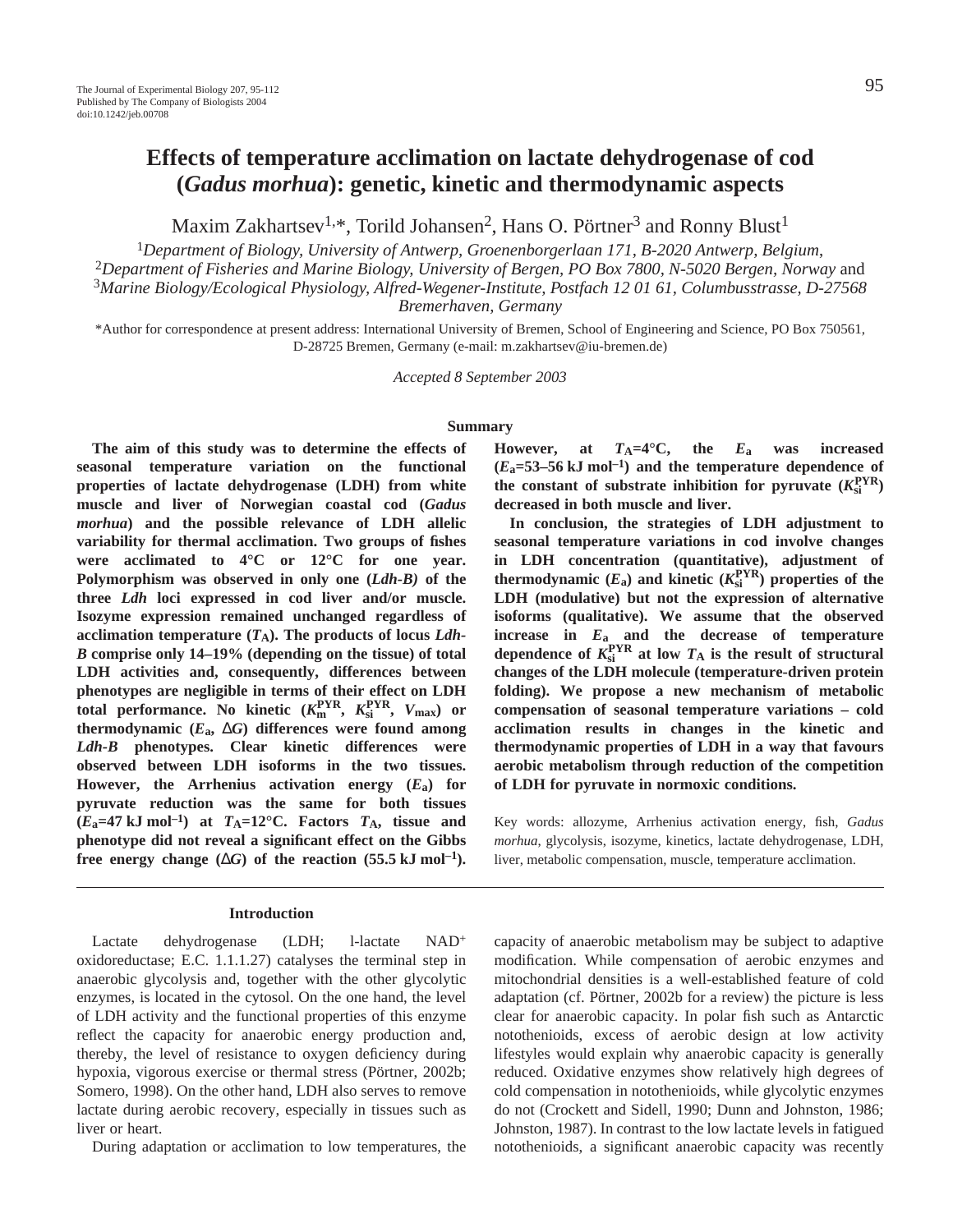#### 96 M. Zakhartsev and others

found in Antarctic eelpout (*Pachycara brachycephalum*; Hardewig et al., 1998), a benthic and rather immobile species. Cold-compensated anaerobic capacity was also found in some, but not all, temperate freshwater fish (Van Dijk et al., 1998). As a corollary, glycolytic capacity may still be cold compensated in strictly benthic zoarcids, but no longer in more active polar fishes, which, therefore, tend to express a more aerobic mode of metabolism. The functional modification of LDH depending on the ambient temperature regime has been a focal issue in the study of thermal adaptation, including analyses of substrate affinities, thermodynamic properties and changes in enzyme structure that may cause the functional modifications observed (Danilenko et al., 1998; Fields et al., 2001, 2002; Fields and Somero, 1998; Hochachka and Somero, 1984; Klyachko et al., 1995b; Ozernyuk et al., 1994; Persikov et al., 1999; Sharpe et al., 2001; Zasedateleva et al., 1999).

The question arises as to whether temperature-dependent changes in anaerobic capacity or functional properties of LDH can also be seen in temperate or sub-Arctic to Arctic cold water fish like the cod *Gadus morhua*. This demersal species displays moderate levels of aerobic capacity and uses significant anaerobic metabolism at high, beyond critical, swimming speeds (Reidy et al., 1995). Therefore, the present study was designed to investigate the changes in the capacity and functional properties of LDH in cold- *vs* warm-acclimated cod from a temperate population.

In many fishes, LDH is coded by three independent loci (De Panepucci et al., 1984; Ferreria et al., 1991; Zietara et al., 1996). Simultaneous expression of LDH isozymes (A, B and C) and allozymes of LDH-B yields a complicated electrophoretic pattern (overall LDH suite), which is sometimes difficult to interpret. The protein (LDH) is a tetramer, and the two alleles result in a five-band electrophoretic pattern of allozymes (in the case of a heterozygote; Hillis et al., 1996; Utter et al., 1987). LDH in cod (*Gadus morhua*) is represented by three loci; *Ldh-A* and *Ldh-B* have been identified in liver, muscle, heart and eye, while *Ldh-C* is only observed in liver (Mork et al., 1985; Zietara and Skorkowski, 1993). Although an alternative allele is found in *Ldh-A* in cod from Iceland (Mork et al., 1985), *Ldh-B* is the most variable locus for this species. Polymorphism in locus *Ldh-B* can be described by two alleles (*a* and *b,* with a relative migration distance of 70 and 100 during gel electrophoresis with histidine buffer, pH 7.0) in cod and is mainly represented by three common phenotypes; *Ldh-B*(*a/a*), *Ldh-B*(*a/b*) and *Ldh-B*(*b/b*). In Norwegian waters, however, two rare alleles *Ldh-B*(*c*) (with a relative migration distance of 85) and *Ldh-B*(*d*) (with a relative migration distance of 140) have been observed as rare heterozygotes, combined with the allele *Ldh-B*(*b*) (Mork et al., 1985).

Some polymorphic loci display a latitudinal cline in allele frequency, which correlates with a change in mean water temperature (Hummel et al., 1997; Kitto et al., 1983; Powers and Place, 1978; Powers and Schulte, 1998). This observation indicates the adaptive significance of changes in allozyme composition for ectothermic animals under particular

environmental conditions. Highly significant heterogeneity between areas was found at the *Ldh-B* locus, which distinguished North-Eastern Arctic cod (NEAC) from other cod stocks (Mork et al., 1985). *Ldh-B* may also differ between Norwegian coastal cod and NEAC (Jorstad, 1984; Mork and Giaever, 1999) together with differences in other genetic markers like haemoglobin, phosphoglucose isomerase (Dahle and Jorstad, 1993; Jorstad, 1984; Mork et al., 1985) and synapophysin (Fevolden and Pogson, 1997).

Although it is more common for isozymes to show distinct differences in functional characteristics than for enzymes coded by alternative alleles (allozymes), the latter may also differ in their kinetic properties (Henry and Ferguson, 1987; Jollivet et al., 1995; Place and Powers, 1984). In some circumstances, these kinetic differences could lead to frequency-dependent selection, which is potentially capable of maintaining balanced polymorphism (Clarke and Allendorf, 1979). In the present paper, we looked at LDH acclimation capacity in cod, including aspects of acclimation from the population level down to the thermodynamic level of the enzyme. We have chosen to work on crude homogenates (e.g. with the overall LDH suite), because it is well known that purified LDH-B allozymes have significant kinetic differences, as shown in the mummichog *Fundulus heteroclitus* (Place and Powers, 1984). Accordingly, the following questions were addressed: what are the implications of changes in LDH-B allozyme content for the final functional properties of the overall LDH suite in cod, and which mechanisms are involved in modifying LDH activity during seasonal temperature variation?

### **Materials and methods**

# *Animals*

Norwegian coastal cod (*Gadus morhua* Linnaeus 1758; from Bergen, Norway) in their first year were raised at ambient temperatures in a semi-natural pond northwest of Bergen (Institute of Marine Research, Norway). The one-year-old cod were brought to the Department of Fisheries and Marine Biology, University of Bergen (Norway), where the experiments were conducted. The fish were pre-acclimated by keeping them at approximately 10°C from December 1998 until the start of experimentation (January 1999).

#### *Acclimation*

The cod were tagged individually with pit-tags and then randomly separated into three groups and acclimated to 4°C (two tanks) and 12°C (one tank) in a flow-through system with natural seawater. The water for the experiment was pumped from  $\sim$ 100 m depth of the fjord outside Bergen, where salinity and temperature remain constant throughout the year. The 4°C acclimation groups consisted of 39 and 41 fishes in each tank (80 in total), and the 12°C acclimation group comprised 42 animals. 4°C is a common temperature for cod in boreal regions, and 12°C is close to the optimal temperature for somatic growth of cod (Jobling, 1988; Pörtner et al., 2001).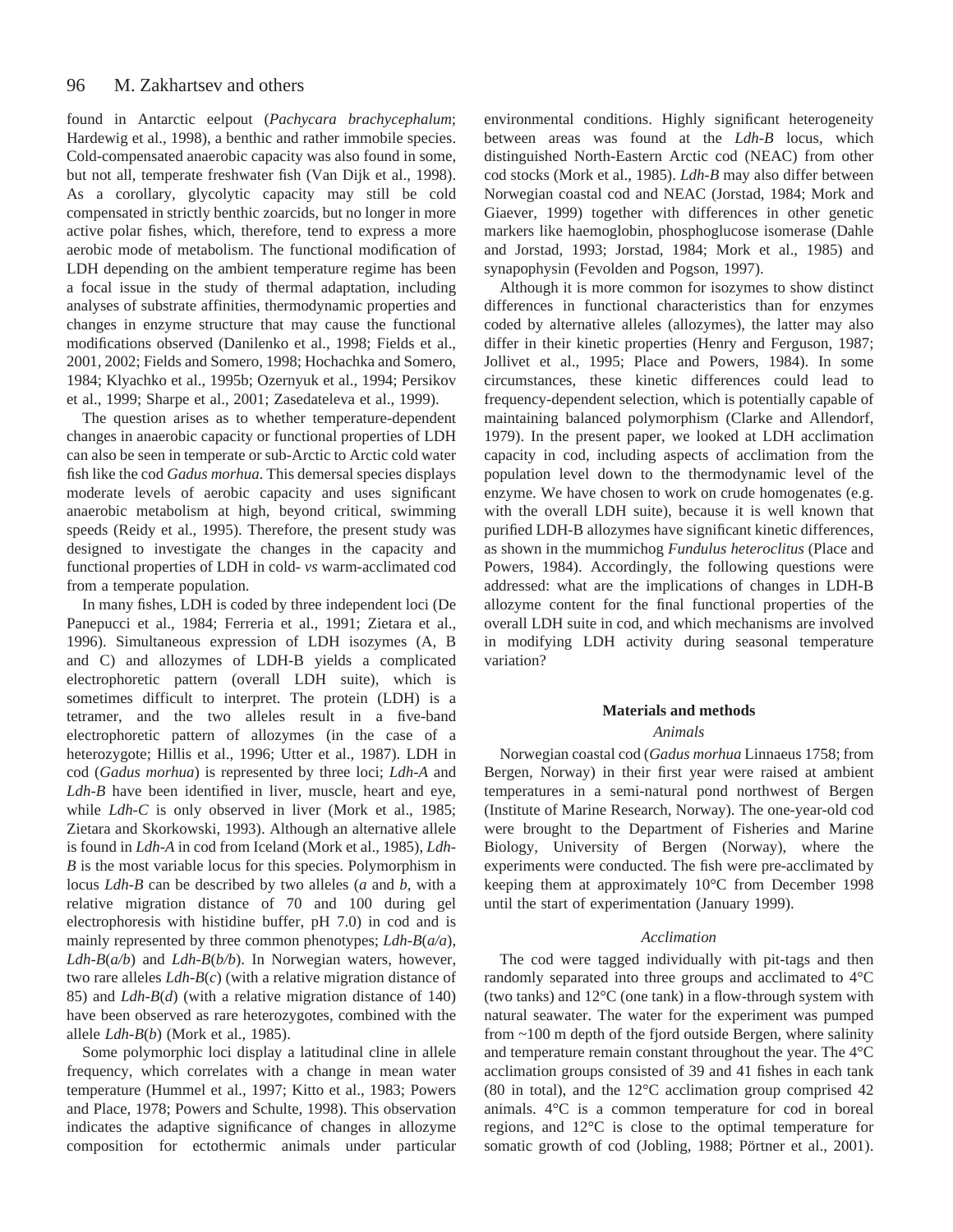Temperature was maintained at  $\pm 1^{\circ}$ C during the experimental period from 19 January 1999 until 7 March 2000 (408 days). The fishes were fed in excess with commercial dry pellets for marine fishes (NorAqua, Trondheim, Norway) by an automatic feeder. A simulated natural light regime was used corresponding to ambient light conditions in Bergen (60°N). The oxygen concentration in the outlet water was recorded daily and remained above 86% saturation. Water salinity was 33‰ throughout the experiment.

### *Physiological conditions*

The growth rate was measured individually once every six weeks, and condition factor (*k*-factor), hepatosomatic index (HI), and gonadosomatic index (GI) were measured at the end of the experiment. The rate of oxygen consumption  $(M<sub>O</sub>)$ ;  $\mu$ mol min<sup>-1</sup> g<sup>-1</sup>) was measured in a flow-through respirometer using the microoptode technique (Van Dijk et al., 1999).  $\dot{M}_{O_2}$ data that are presented in the article have been collected in a separate acclimation experiment on Southern North Sea cod in the Alfred Wegener Institute Foundation for Polar and Marine Research (AWI; Bremerhaven, Germany) by T. Fischer (unpublished data; *N*=8).

# *Sampling*

At the end of the experiment (7 March 2000) the fishes were killed by the addition of MS222 (tricaine methane sulphonate) to the water  $(1 g l^{-1})$ . Total fresh mass, length, liver mass and gonad mass were measured, and tissues (blood, white muscle and liver) were sampled. The sampling time was minimised and it generally took less than 3 min from the killing of the fish until sample fixation. The samples were freeze clamped in liquid nitrogen (–196°C), transported on dry ice (–78.5°C) and stored in a deep freeze at –80°C.

### *Genetic variation*

According to previous studies on genetic variation in Atlantic cod, the allozyme of hemoglobin (Hb-I) from blood and five allozyme markers (LDH-B, GPI, GPD, IDH and PGM) from white muscle were chosen as markers for population genetic analysis (Gjosaeter et al., 1992; Jorstad, 1984; Mork and Giaever, 1999; Renaud et al., 1986). Genetic variation in Hb-I was freshly analysed on agar gel in Smithies buffer pH 8.6, as described by Fyhn et al. (1994). The muscle allozyme markers were analysed by starch gel electrophoresis, performed in histidine buffer pH 7.0 and stained as described by Jorstad (1984). The allozyme frequencies were analysed by computer program BIOSYS-1 (University of Illinois).

#### *LDH isoelectric focusing*

Both starch and agar gel electrophoresis were used to detect allele frequencies in six selected loci (including *Ldh-B*). However, later the samples were screened again by isoelectric focusing (IEF) but only for LDH. The results of allozyme identification were completely identical between methods.

20% tissue homogenates (w/v) were prepared (Ultra-Turrax

T25) in ice-cold 20% sucrose water solution, and then the samples were centrifuged at  $15\times10^3$  g for 20 min. Supernatant was collected and used for IEF. IEF was carried out in PhastSystem (Amersham Pharmacia Biotech, Uppsala, Sweden) at  $6^{\circ}$ C. The samples (1 µl) were applied in the middle of PhastGel IEF 3.5–9.5 (Amersham Pharmacia Biotech). The focusing was carried out using the standard pH 3–9 protocol provided by Amersham Pharmacia Biotech: pre-focusing (75 AVh at 780 V, 1.5 W, 2.2 mA,  $6^{\circ}$ C); focus with applicator (100 AVh at 200 V, 0.1 W, 0.4 mA,  $6^{\circ}$ C); focus after removal of the applicator (480 AVh at 2000 V, 3.5 W, 2.5 mA,  $6^{\circ}$ C). LDH staining solution for one PhastGel contained 10 ml of 131 mmol  $l^{-1}$  D/L-lactic acid (racemic liquid mixture) in 0.2 mol  $l^{-1}$  Tris pH 8.0; 250  $\mu$ l NAD<sup>+</sup> (10 mg ml<sup>-1</sup>); 250  $\mu$ l MTT (methyl-thiazolyl blue;  $5 \text{ mg ml}^{-1}$ ); 125 µl PMS (phenazine methosulphate;  $5 \text{ mg ml}^{-1}$ ) (Hillis et al., 1996). Staining solution was freshly prepared and all staining procedures were performed in the dark at room temperature. Staining time was between 10 min and 15 min depending on the appearance of the bands but before the background got too dark.

We used an IEF calibration pI kit (pH 3.5–9.3; Amersham Pharmacia Biotech). The calibration markers were always applied to the first and the last lanes of each gel. After focusing they were cut off and stained separately according to the 'fast Coomassie staining protocol for PhastGel IEF' provided by Amersham Pharmacia Biotech (development technique file No 200; PhastSystem). After the gel was dried it was scanned (with a regular scanner), and the isoelectric points (pIs) of every single band on the gel were calculated using computer program ImageMaster TotalLab V1.11 (Amersham Pharmacia Biotech).

*Ldh* locus classification (*Ldh-A*, *-B* and *-C*) was adopted from Grant and Stahl (1988) and Zietara and Skorkowski (1993).

# *LDH kinetic studies with saturating cofactor levels*

LDH is an equilibrium enzyme, which catalyses the reaction:

n:  
Lactate + NAD<sup>+</sup> 
$$
\xrightarrow{\text{LDH}}
$$
 Pyruvate + NADH + H<sup>+</sup>. (1)

The equilibrium of this reaction is shifted to the formation of lactate and NAD<sup>+</sup>, e.g.  $K_{eq} = 4 \times 10^{-5}$  mol l<sup>-1</sup> for the marine fish *Fundulus heteroclitus* (Place and Powers, 1984). Therefore, we expressed LDH activity in terms of the initial rate of pyruvate and NADH consumption.

1% tissue homogenates (w/v) were prepared (Ultra-Turrax T25) in ice-cold buffer (Hepes,  $100$  mmol  $l<sup>-1</sup>$  KCl, pH 7.00 at 20 $^{\circ}$ C) and then the homogenates were centrifuged at  $15\times10^{3}$  g for 20 min at  $4^{\circ}$ C (Yang and Somero, 1993). The supernatant was used for kinetic analyses. The concentration of the enzyme was adjusted to be sufficiently low that the reaction proceeded at a constant rate over kinetic time and caused a decrease in optical density by less than 10% of initial values. The kinetics were read (every 15 s for 3 min) using Bio-Rad (Hercules, CA,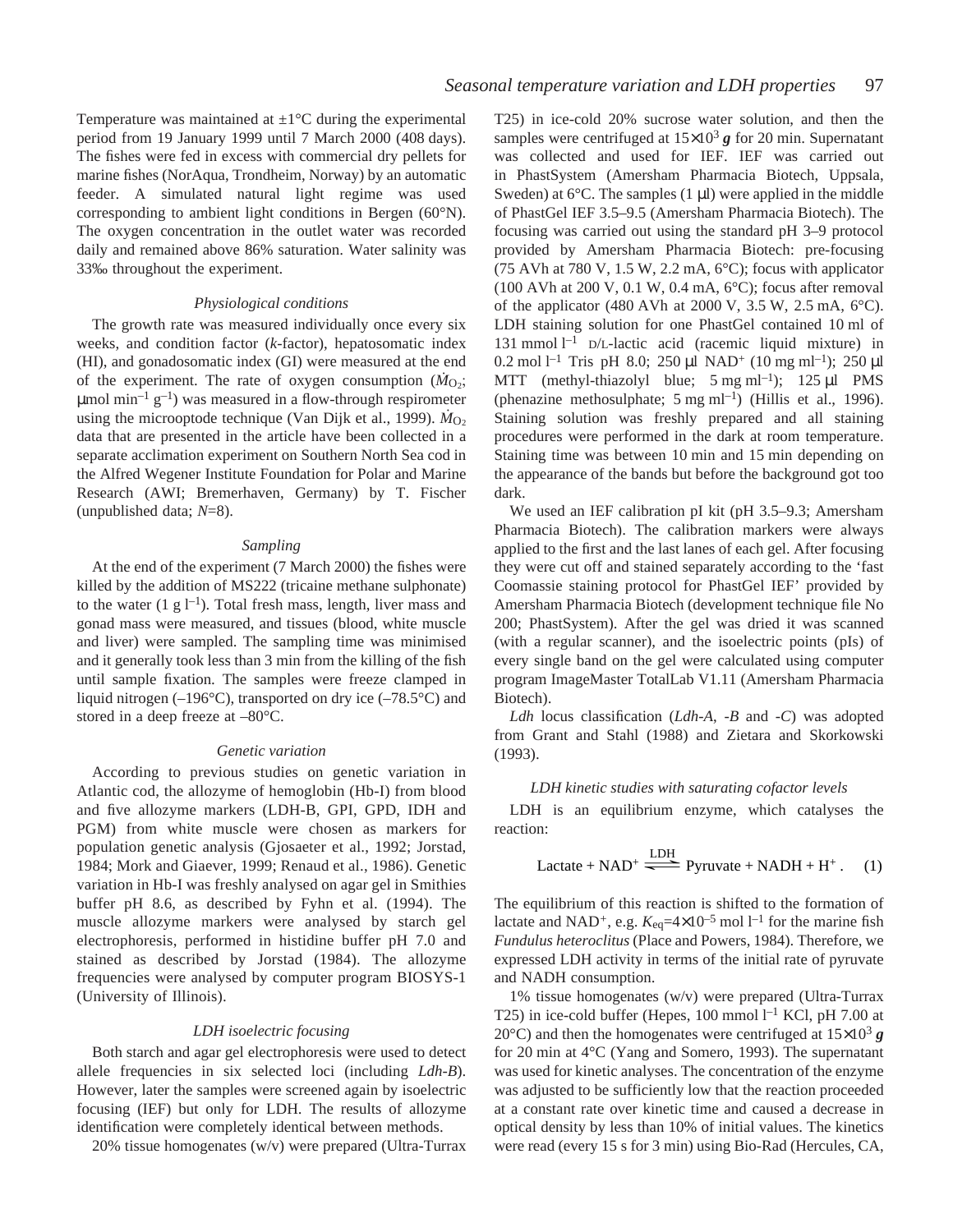

Fig. 1. Typical set of kinetic properties of the lactate dehydrogenase (LDH) isozyme mixture in crude homogenates prepared from muscle (M) and liver (L) of cod *Gadus morhua*. Values are means  $\pm$  s.D.

USA) 3550-UV microplate reader set at 340 nm. The sample was shaken for 2 s before each reading. In order to keep assay conditions within the limits of linearity at the different temperatures, the dilution factor of the 1% homogenate was increased correspondingly (for muscle, from 50 at 4°C to 500 at 30 $^{\circ}$ C; for liver, from 11 at 4 $^{\circ}$ C to 100 at 30 $^{\circ}$ C). To collect statistically sufficient data on the temperature dependence of the enzyme kinetic parameters, we designed a temperature-controlled 96-well microplate for the Bio-Rad 3550-UV microplate reader (Zakhartsev and Blust, 2002). This system allows for a highly accurate  $(\pm 0.1^{\circ}C)$  on-line control of temperature in the microplate over a broad temperature range (from  $0^{\circ}$ C to  $60^{\circ}$ C).

The reaction was started by mixing  $100 \mu l$  of diluted

homogenate with 200  $\mu$ l of stock solution of the assay medium pre-set to the desired temperature. The reaction was started directly in the 96-well temperature-controlled microplate placed in the microplate reader. A  $30 s$  time delay with constant shaking was used prior to the beginning of the reading to allow the reaction solution to mix and reach the assay temperature; only then was the reaction monitored for 3 min. The final volume of the assay was  $300 \mu l$  containing 200 μmol  $l^{-1}$  β-NADH (this is the saturated level for LDH of marine fish; Place and Powers, 1984), variable pyruvate levels  $(0-5 \text{ mmol } l^{-1})$  and 100 mmol  $l^{-1}$  KCl in 50 mmol  $l^{-1}$  Hepes, pH 7.0 (at 20°C). Enzyme activity was always determined in triplicate at 10 pyruvate concentrations (0, 0.05, 0.1, 0.25, 0.5, 0.75, 1, 2, 3.5 and 5 mmol  $l^{-1}$ ; see Fig. 1) and at seven assay temperatures  $(4, 8, 12, 16.5, 21, 25.5, and 30^{\circ}$ C; see Fig. 2A). Thus, 30 enzyme assays were performed on each individual fish at one assay temperature, yielding 210 different assays for seven different assay temperatures.

It is well known that LDH activity is inhibited by high substrate concentrations (substrate inhibition kinetics; Fig. 1; Table 1); therefore, at saturating levels of the cofactor (NADH) the reaction rate is described by:

$$
v = \frac{V_{\text{max}}[S]}{K_{\text{m}}^{\text{PYR}} + [S] + \frac{[S]^2}{K_{\text{si}}^{\text{PYR}}}},
$$
(2)

where *V*max is the maximal rate of the reverse reaction (U mg<sup>-1</sup> protein);  $K_{\text{m}}^{\text{PYR}}$  is the Michaelis–Menten constant for pyruvate (mmol  $l^{-1}$ );  $K_{si}^{PYR}$  is the constant of substrate inhibition for pyruvate  $\pmod{1^{-1}}$ ; [*S*] is the pyruvate concentration (mmol  $l^{-1}$ ).

Nonlinear regression analysis (GraphPad Prism software) was used to calculate all kinetic parameters and fit the curve. The actual maximal reaction rate (υmax) always falls short of



Fig. 2. (A) Temperature dependence of υ<sub>max</sub> (open circles) was used to calculate the Arrhenius activation energies (*E*<sub>a</sub>) for lactate dehydrogenase (LDH) in crude tissue homogenates from the slope of Arrhenius plots [103/*T* K against ln(υmax)]. (B) The enthalpy–entropy compensation plot was compiled from different sources for purified LDH (Hochachka and Somero, 1984; Low et al., 1973; Place and Powers, 1984; Prosser, 1986; Somero and Low, 1976; Uvarov and Archakov, 1990) and used to calculate thermodynamic parameters (∆*H*, ∆*S*, ∆*G*). Results of linear regression are given  $\pm$  s.e.m.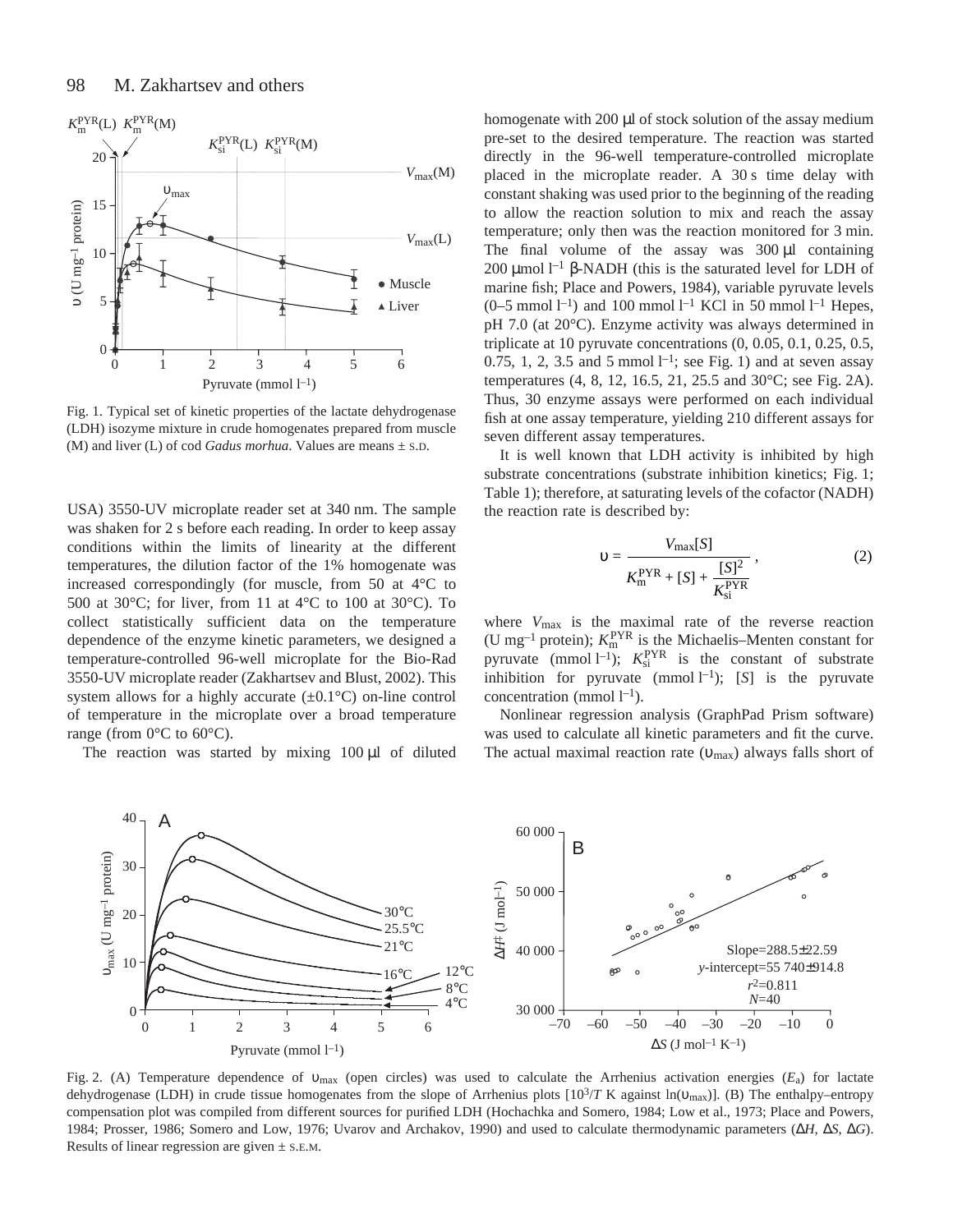Table 1. *Kinetic properties of the lactate dehydrogenase (LDH) mixture in crude homogenates prepared from muscle and liver of* Gadus morhua

|                                               | Muscle            | Liver             |
|-----------------------------------------------|-------------------|-------------------|
| $V_{\text{max}}$ (U mg <sup>-1</sup> protein) | $18.49 + 1.08$    | $11.63+0.90$      |
| $K_{\rm m}^{\rm PYR}$ (mmol 1 <sup>-1</sup> ) | $0.149 \pm 0.022$ | $0.057 \pm 0.013$ |
| $K_{\rm ei}^{\rm PYR}$ (mmol $l^{-1}$ )       | $3.56 + 0.52$     | $2.55 \pm 0.54$   |
| $V_{\text{max}}/K_{\text{m}}^{\text{PYR}}$    | 124               | 203               |
| $[S]_{\text{max}}$ (mmol $l^{-1}$ )           | 0.729             | 0.382             |
| $v_{\text{max}}$ (U mg <sup>-1</sup> protein) | 13.12             | 8.95              |
| n                                             | 30                | 30                |
| Temperature of assay $(^{\circ}C)$            | 12                | 12                |

Detailed specifications: cod N56; *Ldh-B* phenotype *a*/*a*; acclimation temperature 4°C; reading time of initial reaction kinetic, 3 min);  $V_{\text{max}}$ ,  $K_{\text{m}}^{\text{PYR}}$  and  $K_{\text{si}}^{\text{PYR}}$ , kinetic parameters were calculated according to equation 2; [*S*]<sub>max</sub> and υ<sub>max</sub> were calculated according to equations 3, 4.

Values are means  $\pm$  S.E.M.; *n*, total number of enzymatic reactions, which were monitored at different pyruvate concentrations to obtain kinetic parameters.

*V*<sub>max</sub> (from equation 2; open circle in Fig. 1). Therefore, the substrate concentration at which the reaction rate is maximal can be calculated by differentiating υ with respect to [*S*] and finding a value of [*S*] at which the slope of the curve is zero ([*S*]max) (Cornish-Bowden, 1999):

$$
[S]_{\text{max}} = \sqrt{K_{\text{m}}^{\text{PYR}} K_{\text{si}}^{\text{PYR}}}. \tag{3}
$$

Substitution of this result into the original equation 2 shows that at [*S*]<sub>max</sub> the actual reaction rate reaches its maximum (υmax):

$$
\upsilon_{\text{max}} = \frac{V_{\text{max}}}{1 + 2 \sqrt{\frac{K_{\text{m}}^{\text{PYR}}}{K_{\text{si}}^{\text{PYR}}}}}
$$
 (4)

The specific LDH activity was expressed as µmol of NADH oxidized per minute per mg of total protein (U mg<sup>-1</sup> protein) in the reaction mixture using  $6.22 \times 10^3$  O.D. mol<sup>-1</sup> cm<sup>-1</sup> as the extinction coefficient of NADH (Dawson et al., 1986). NanoOrange® Protein Quantitation Kit (Molecular Probes, Eugene, OR, USA) was used to determine the total protein concentration in diluted homogenates.

#### *LDH thermodynamic studies*

The calculation of the apparent Arrhenius activation energy (*E*a) for enzymatic reactions is commonly based on rate measurements made at saturating substrate concentrations (i.e. *V*max), when substrate availability will not be limiting for the reaction rate (Segel, 1976). However, in cases of high-substrate-inhibition kinetics, the calculated *V*max never coincides with  $v_{\text{max}}$  (Fig. 1; Table 1). Thus, we used temperature dependence of  $v_{\text{max}}$  (from equation 4; Fig. 2A

open circles) to calculate  $E_a$ , since it is closer to the real rate values at saturated conditions. The  $E_a$  (J mol<sup>-1</sup>) was calculated from the slope of the Arrhenius plots  $[E_a = -s]$ lope $\times R$ , where *R* is the universal gas constant  $(J \text{ mol}^{-1} \text{K}^{-1})$ ].

The change in activation enthalpy  $(\Delta H; \text{J} \text{mol}^{-1})$  was calculated as follows:

$$
\Delta H = E_{\rm a} - RT \,, \tag{5}
$$

where *R* is the universal gas constant (8.31434 J mol<sup>-1</sup> K<sup>-1</sup>), and *T* is temperature (K).

The change in activation entropy  $(\Delta S; J mol^{-1} K^{-1})$ was derived from 'enthalpy–entropy compensation plots' (Hochachka and Somero, 1984; Prosser, 1986). The compensation plot (Fig. 2B) was compiled from published data for purified LDH according to the concept outlined in Hochachka et al. (1976), Prosser (1986) and Cornish-Bowden (2002). Gibbs free energy change (∆*G*) was computed according to the following (Prosser, 1986):

$$
\Delta G = \Delta H - T\Delta S \,. \tag{6}
$$

∆*H* and ∆*G* were calculated for corresponding acclimation temperatures  $(T_A)$ .

#### **Results**

# *Genetic variability*

No significant change in allele frequencies was observed by gel electrophoresis for the six loci analysed in cod tissues (muscle and blood) after the acclimation (contingency  $\chi^2$ analysis,  $\chi^2$ =9.644, d.f.=7, *P*=0.209; Table 2), except for locus *Gpi* in the 12°C acclimation group, which slightly deviated from the expected Hardy–Weinberg equilibrium ( $P_{ext}=0.042$ ; Table 2). Contingency  $\chi^2$  analysis for the *Ldh-B* locus shows no effect of acclimation temperature on allele frequency  $(\chi^2=0.687, d.f.=1, P=0.407).$ 

### *Growth performance*

Two-way analysis of variance (ANOVA) revealed a significant effect of acclimation temperature on growth performance in terms of both length and mass (*P*<0.001) but did not reveal an effect of *Ldh-B* phenotypes on growth performance (Table 3). Interestingly, during the summer period, growth rate was markedly different between acclimation groups. However, after November 1999, daily growth rate became similar at the two acclimation temperatures (Fig. 3). This is a common phenomenon for maturing cod. A significant decrease in growth rate in November might be caused by physiological changes in preparation for spawning in the spring of the following year. These patterns indicate that not only acclimation temperature but also probably daylight duration (season) and maturation stage have an effect on growth rate (multiple-factor effect); however, *Ldh-B* phenotypes give no advantage for the growth performance.

Further analysis did not reveal any effect of *Ldh-B* phenotypes nor acclimation temperature on *k*-factor and hepatosomatic index (HI), indicating that the mass–length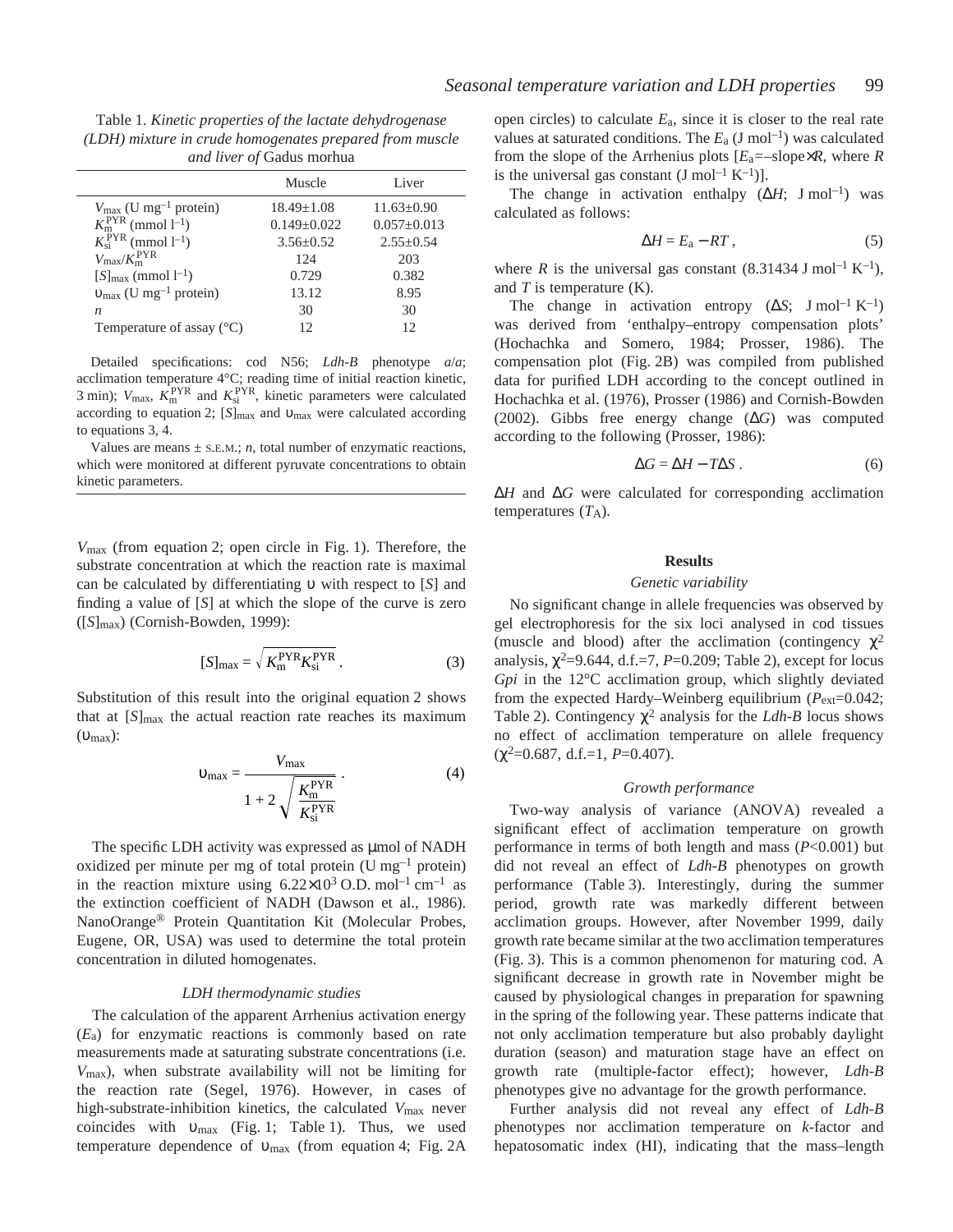Table 2. *Allele frequencies, observed (*H*obs) and expected (*H*exp) heterozygosity levels and exact probabilities (*P*ext) for the Hardy–Weinberg equilibrium determined in white muscle and blood of two groups of* Gadus morhua *after acclimation to 4°C and 12°C, respectively*

|         | $\sim$ $\omega$ $\alpha$ $\pm$ | $\mathcal{L}$ , respectively |                |
|---------|--------------------------------|------------------------------|----------------|
| Locus   | Allele                         | $4^{\circ}C$                 | $12^{\circ}$ C |
| $Gpi-I$ | (n)                            | 74                           | 26             |
|         | $\boldsymbol{a}$               | 0.446                        | 0.365          |
|         | $\boldsymbol{b}$               | 0.399                        | 0.558          |
|         | $\mathcal{C}_{0}$              | 0.155                        | 0.077          |
|         | $H_{\rm obs}$                  | 0.676                        | 0.769          |
|         | $H_{\rm exp}$                  | 0.622                        | 0.560          |
|         | $P_{\text{ext}}$               | 0.246                        | 0.042          |
| $Ldh-B$ | (n)                            | 73                           | 26             |
|         | $\boldsymbol{a}$               | 0.372                        | 0.308          |
|         | $\boldsymbol{b}$               | 0.628                        | 0.692          |
|         | $H_{\rm obs}$                  | 0.500                        | 0.462          |
|         | $H_{\rm exp}$                  | 0.470                        | 0.434          |
|         | $P_{\text{ext}}$               | 0.625                        | 1.000          |
| Pgm     | (n)                            | 74                           | 26             |
|         | $\boldsymbol{a}$               | 0.041                        | 0.019          |
|         | $\boldsymbol{b}$               | 0.959                        | 0.981          |
|         | $H_{\text{obs}}$               | 0.054                        | 0.038          |
|         | $H_{\rm exp}$                  | 0.078                        | 0.038          |
|         | $P_{\rm ext}$                  | 0.100                        | 1.000          |
| Idh     | (n)                            | 74                           | 26             |
|         | $\boldsymbol{a}$               | 1.000                        | 1.000          |
|         | $H_{\rm obs}$                  | 0.000                        | 0.000          |
|         | $H_{\rm exp}$                  | 0.000                        | 0.000          |
|         | $P_{\text{ext}}$               |                              |                |
| Gpd     | (n)                            | 74                           | 26             |
|         | $\boldsymbol{a}$               | 0.014                        | 0.038          |
|         | $\boldsymbol{b}$               | 0.824                        | 0.731          |
|         | $\overline{c}$                 | 0.162                        | 0.231          |
|         | $H_{\rm obs}$                  | 0.284                        | 0.538          |
|         | $H_{\rm exp}$                  | 0.296                        | 0.419          |
|         | $P_{\rm ext}$                  | 0.684                        | 0.133          |
| $Hb-I$  | (n)                            | 74                           | 26             |
|         | $\boldsymbol{a}$               | 0.486                        | 0.577          |
|         | $\boldsymbol{b}$               | 0.514                        | 0.423          |
|         | $H_{\rm obs}$                  | 0.568                        | 0.538          |
|         | $H_{\rm exp}$                  | 0.503                        | 0.498          |
|         | $P_{\text{ext}}$               | 0.351                        | 0.707          |

Loci: *Gpi*, glucose phosphate isomerase; *Ldh-B*, lactate dehydrogenase B; *Pgm*, phosphoglucomutase; *Idh*, isocitrate dehydrogenase; *Gpd*, glucose-6-phosphate dehydrogenase; *Hb-I*, haemoglobin; *n*, number of fishes in the group.

Contingency  $\chi^2$  analysis for all loci showed  $\chi^2$ =9.644, d.f.=7, *P*=0.209.

relationship remained unaffected by the acclimation temperature. However, the gonadosomatic index (GI) was considerably higher (4.25) after acclimation to 4°C compared with  $12^{\circ}$ C acclimation (2.68) (Table 3). Rates of oxygen consumption  $(M<sub>O2</sub>)$  of cold-acclimated (4<sup>o</sup>C) cod from the



Fig. 3. The change in growth kinetics of Norwegian coastal cod (*Gadus morhua*) throughout the year in terms of daily increments of (A) body mass  $(g \text{ day}^{-1})$  and (B) length (mm day<sup>-1</sup>) for two acclimation groups (4 $\rm ^{\circ}C$  and 12 $\rm ^{\circ}C$ ). The values are means  $\pm$  s.e.m. After November 1999 (shaded area), growth rate became more or less similar at both acclimation temperatures.

North Sea were significantly higher (*t*-test, *P*<0.05) than those of warm-acclimated cod (12°C), even when the comparison was carried out at their acclimation temperatures (Table 3). However, the Arrhenius activation energy for  $M<sub>O</sub>$ , was lower in 4 $\degree$ C-acclimated cod (33.9 kJ mol<sup>-1</sup>) than in 12 $\degree$ C-acclimated cod  $(38.4 \text{ kJ mol}^{-1})$  (T. Fischer et al., unpublished data on Southern North Sea cod).

### *Isoelectric focusing*

Only the *Ldh-B* locus displayed a protein polymorphism due to two alleles, *Ldh-B(a)* and *Ldh-B(b)*, that give three corresponding phenotypes (Fig. 4). The tetrameric LDH gives the classical five-band pattern (with pI values between 5.16 and 5.45; Table 4; Fig. 4) for the *Ldh-B* heterozygote  $[Ldh-B(a/b)]$ . As *Ldh-B* was the only polymorphic locus among *Ldh* loci in cod, and since it was equally expressed in both tissues, we used this distinctive locus to identify LDH electrophoretic patterns (overall LDH suites). We worked on crude homogenates where several *Ldh* loci and alleles were simultaneously present. Therefore, the particular *Ldh-B* phenotype actually includes the overall LDH pattern (Fig. 4).

Detailed analysis of isoelectric focusing patterns revealed distinctive differences between the two tissues (Fig. 4). *Ldh-B* and *Ldh-A* loci were expressed in both tissues, while the *Ldh-C* locus was only expressed in liver (Fig. 4). The *Ldh-A* locus in muscle showed a complicated pattern of bands with pIs between 6.0 and 6.3. At the same time, LDH-A in liver displayed only one band with a pI equivalent to the pI of the central LDH-A band in muscle (pI  $6.15$ ; Table 4). These observations indicate that the sub-bands in muscle LDH-A represent an artefact rather than allozyme variability. In order to see more clearly the minor LDH-B bands we were forced to increase the protein concentration in applied muscle samples, which resulted in an overloading of the major LDH-A band.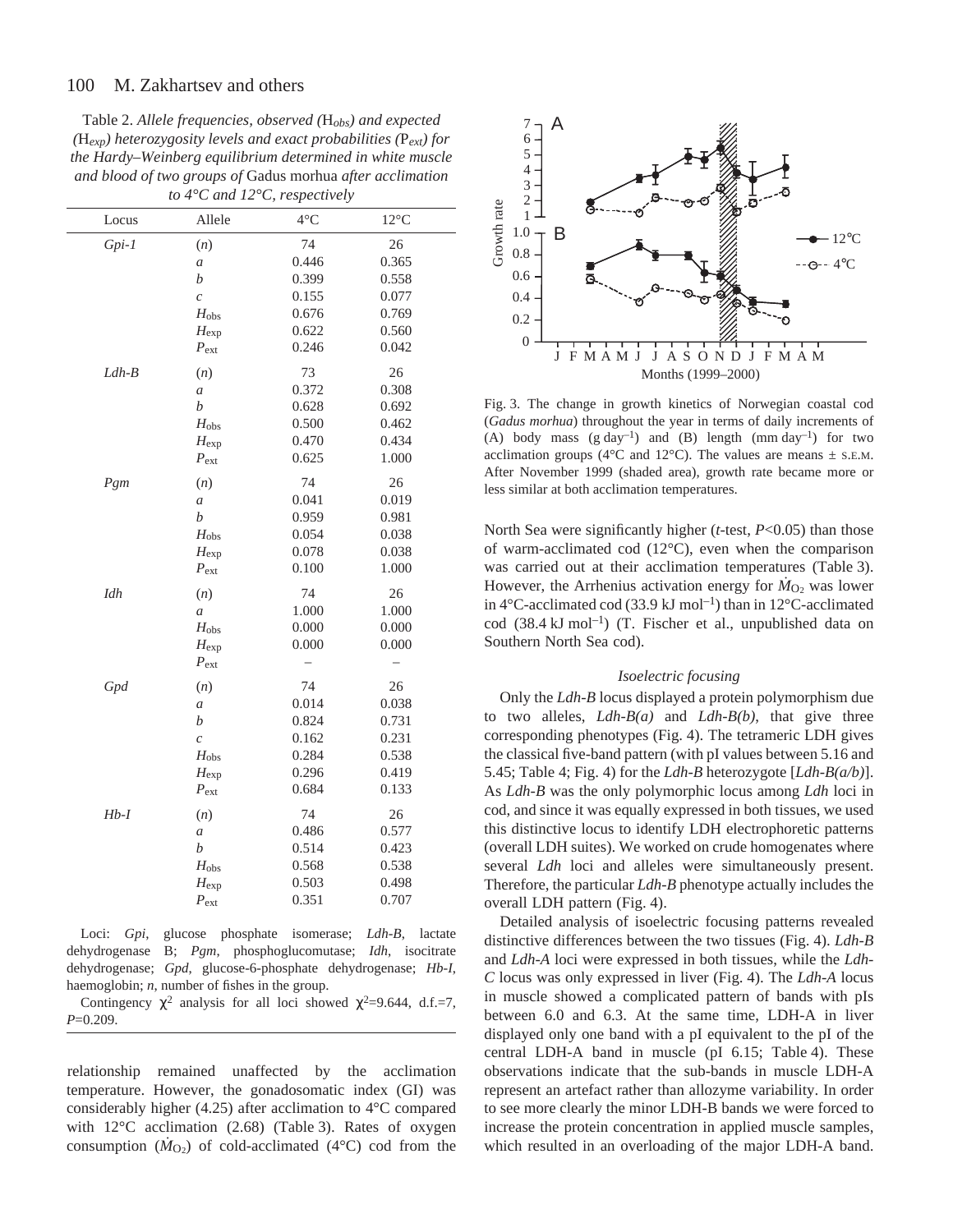|                |                      |                                            |                                            | m               |                 |                 |                                                                 |        |
|----------------|----------------------|--------------------------------------------|--------------------------------------------|-----------------|-----------------|-----------------|-----------------------------------------------------------------|--------|
| $T_{\rm A}$    | $Ldh-B$<br>phenotype | Mean growth rate<br>$\text{(mm day}^{-1})$ | Mean growth rate<br>$(g \text{ day}^{-1})$ | $k$ -factor     | HI              | GI              | $\dot{M}_{\Omega}$<br>(µmol min <sup>-1</sup> g <sup>-1</sup> ) | N      |
| $4^{\circ}$ C  | a/a                  | $0.44 + 0.03$                              | $2.02+0.21$                                | $1.15 + 0.03$   | $9.41 \pm 0.58$ | $3.10+0.83$     |                                                                 | $\tau$ |
|                | a/b                  | $0.39 \pm 0.02$                            | $1.78 \pm 0.15$                            | $1.19 \pm 0.02$ | $8.10\pm0.43$   | $5.30 \pm 0.44$ |                                                                 | 36     |
|                | b/b                  | $0.42+0.01$                                | $1.97+0.14$                                | $1.19 + 0.02$   | $8.09 \pm 0.36$ | $3.25 \pm 0.44$ |                                                                 | 29     |
|                | <b>Pooled</b>        | $0.41 \pm 0.01$                            | $1.88 \pm 0.09$                            | $1.19 \pm 0.01$ | $8.22 \pm 0.27$ | $4.25 \pm 0.32$ | $0.042 \pm 0.01$                                                | 72     |
| $12^{\circ}$ C | a/a                  | $0.73 \pm 0.06$                            | $4.26 + 0.72$                              | $1.18 + 0.03$   | $9.13 \pm 1.04$ | $2.45+0.43$     |                                                                 | 3      |
|                | a/b                  | $0.65 \pm 0.04$                            | $3.59 \pm 0.45$                            | $1.10\pm0.04$   | $6.77 \pm 0.84$ | $2.54 \pm 0.38$ |                                                                 | 11     |
|                | b/b                  | $0.63 \pm 0.05$                            | $4.29 + 0.48$                              | $1.31 + 0.04$   | $7.83 \pm 0.72$ | $2.90 \pm 0.29$ |                                                                 | 11     |
|                | <b>Pooled</b>        | $0.65 \pm 0.03$                            | $3.98 \pm 0.30$                            | $1.20 \pm 0.03$ | $7.52 \pm 0.51$ | $2.68 \pm 0.21$ | $0.038 + 0.01$                                                  | 25     |
|                |                      |                                            |                                            |                 |                 |                 |                                                                 |        |

Table 3. *Effect of acclimation temperature (*T*A) and* Ldh-B *phenotype on mean growth performance and physiological condition indices of* Gadus morhua

Values are means  $\pm$  S.E.M.

*M* is fresh mass of fish (g); *l* is length of fish (mm); *M*liver is fresh mass of liver (g); *M*gonad is fresh mass of gonads (g); *t* is time (days). Growth rate was calculated as  $v_L=\Delta l/\Delta t$  (mm day<sup>-1</sup>) and  $v_M=\Delta M/\Delta t$  (g day<sup>-1</sup>); HI, hepatosomatic index [HI=(100×*M*<sub>liver</sub>)/*M*]; GI, gonadosomatic index [GI=(100× $M_{\text{gonad}}/M$ ]; *k*-factor, condition factor [*k*=(100× $M$ )/ $l^3$ ];  $\dot{M}_{\text{O}_2}$ , rate of oxygen consumption for North Sea cod (measured for *n*=8, unpublished data by T. Fischer, AWI, Germany); *N*, number of fishes that survived.

This may have caused the development of sub-band artefacts. It is a common observation that samples from different tissues with similar enzyme expression patterns, when overloaded, exhibit differences in the formation of sub-bands during electrophoresis (Richardson et al., 1986).

The bands with pI values between 5.65 and 5.86 that were located between LDH-A and LDH-B are probably interlocus hybrid bands. Therefore, they appeared in different positions in homozygotes [for *Ldh-B(a/a)* pI=5.85; for *Ldh-B(b/b)*  $pI=5.65$ ] and heterozygotes [*Ldh-B(a/b)*  $pI=5.65-5.85$ ].

Locus *Ldh-C* (pI 8.3) and intermediate bands (pI 7.4 and pI 7.7) appear to be unique for the liver of cod, as shown previously (Mork et al., 1985). A monomorphic band at pI 7.15 (band No 4 in Table 4) is present in both tissues; however, this isozyme has never been described before, although it appears as a major LDH isozyme in liver. Quantitative analysis of the composition of the LDH suite showed that products of the polymorphic locus (*Ldh-B*) represent only ~14% of the total LDH suite in muscle and ~19% in liver.

Image analysis and statistical analysis of the enzyme patterns (ANOVA) obtained by IEF (Table 4) revealed distinct differences between tissues in LDH isoelectric patterns but did not reveal any effect of acclimation temperature on the appearance of new LDH isoforms and on the pI of the corresponding LDH bands (*P*>0.05). In other words, we found no evidence that acclimation to different temperatures has any effect on the composition of the LDH suite and the quaternary structure of the LDH enzymes.

#### *LDH kinetic studies*

All kinetic studies of the overall LDH suite in crude homogenates were performed at saturating levels of the cofactor (NADH). The kinetic studies of LDH in crude homogenates demonstrated the well-known substrate inhibition of LDH by pyruvate (Fig.  $1$ ; Table  $1$ ). We could not identify differences between *Ldh-B* phenotypes (overall LDH

suites) in any of the kinetic parameters ( $V_{\text{max}}$ ,  $K_{\text{m}}^{\text{PYR}}$  and  $K_{\text{si}}^{\text{PYR}}$ ), which were measured at both acclimation temperatures (ANOVA, *P*>0.05; Table 5). However, there was a distinct difference between tissues (Fig. 1; Table 1). Liver LDH in crude homogenate displayed a lower  $K_{\rm m}^{\rm PYR}$  and  $K_{\rm si}^{\rm PYR}$  than did muscle LDH and, consequently, higher relative catalytic efficiencies of the reaction at physiological substrate concentrations ( $V_{\text{max}}/K_{\text{m}}^{\text{PYR}}$ ; Fig. 1; Table 1).



Fig. 4. Isoelectric focusing (IEF) and staining for lactate dehydrogenase (LDH) activity in crude homogenates of three individual cod (*Gadus morhua*). M, white muscle; L, liver; std, lane with pI calibration markers (IEF 3.5–9.3; Amersham Pharmacia Biotech). *Ldh* locus classification (*A*, *B* and *C*) is according to Zietara and Skorkowski (1993). *a/a*, *a/b* and *b/b* are *Ldh-B* phenotypes according to polymorphism in that locus. For more information, see Table 4.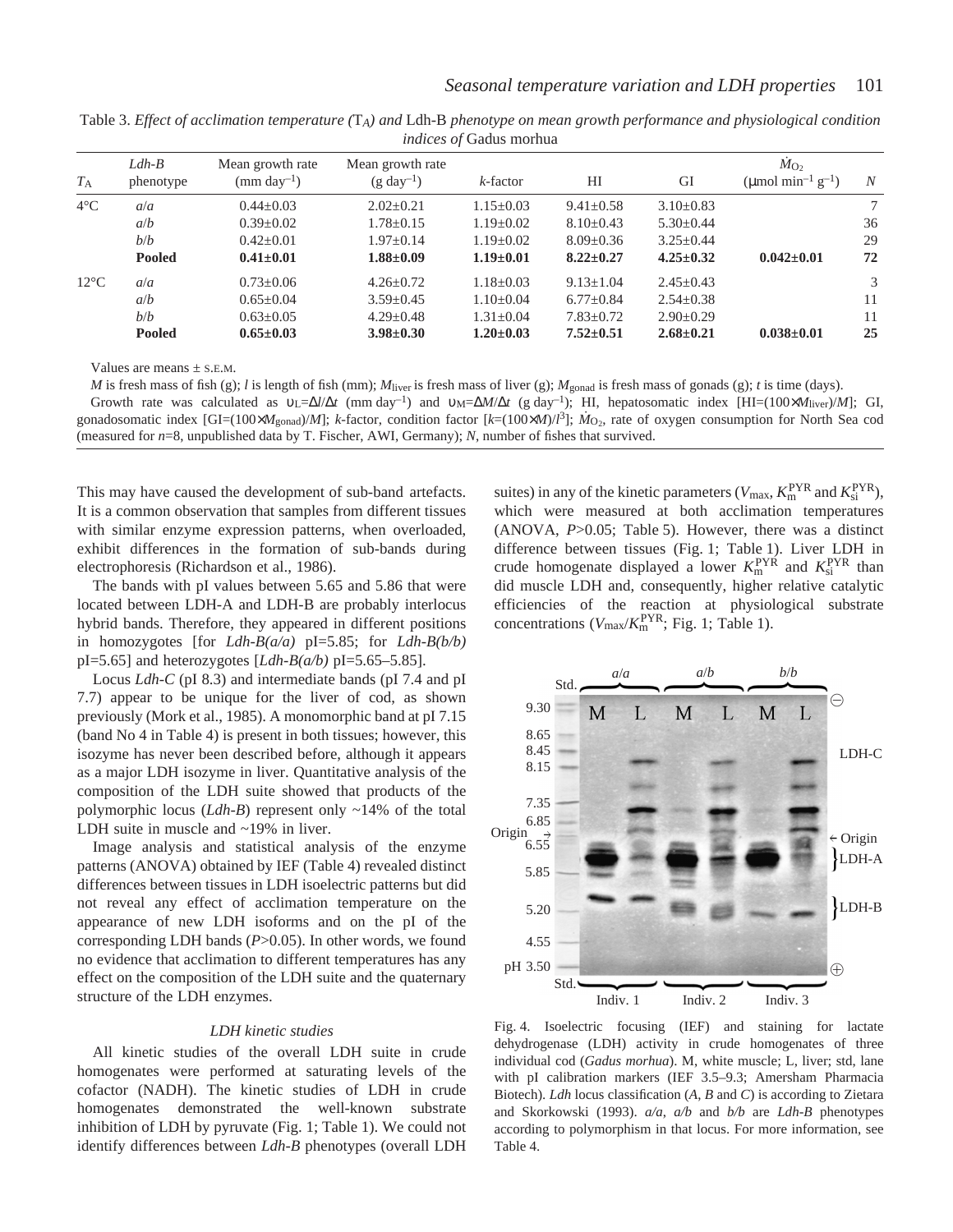|                                                                                                                                                                                                        |                    |                 |                 | Muscle          |                 |                 |                 |                 | Liver           |                 |                 |                                  |
|--------------------------------------------------------------------------------------------------------------------------------------------------------------------------------------------------------|--------------------|-----------------|-----------------|-----------------|-----------------|-----------------|-----------------|-----------------|-----------------|-----------------|-----------------|----------------------------------|
|                                                                                                                                                                                                        |                    | $\frac{1}{2}$   |                 |                 | $12^{\circ}$ C  |                 |                 | $\frac{1}{4}$   |                 |                 | $12^{\circ}$ C  |                                  |
|                                                                                                                                                                                                        | a/a                | q/p             | øЮ              | a/a             | qр              | qд              | a/a             | qр              | q/q             | a/a             | qр              | øр                               |
|                                                                                                                                                                                                        |                    |                 |                 |                 |                 |                 | $8.19 \pm 0.07$ | $8.36 \pm 0.13$ | $8.28 + 0.13$   | $8.36 \pm 0.13$ | $8.27 \pm 0.11$ | $8.33 \pm 0.10$                  |
|                                                                                                                                                                                                        |                    |                 |                 |                 |                 |                 | $7.64 + 0.07$   | $7.77 \pm 0.11$ | $7.71 + 0.11$   | $7.79 \pm 0.11$ | $7.69 + 0.08$   | $7.77 \pm 0.06$                  |
|                                                                                                                                                                                                        |                    |                 |                 |                 |                 |                 | $7.43 \pm 0.09$ | 7.43            | $45 + 0.08$     |                 | $7.43 \pm 0.01$ | $7.42 \pm 0.02$                  |
|                                                                                                                                                                                                        | $7.16 \pm 0.09$    | $7.16 \pm 0.06$ | $7.12 \pm 0.02$ |                 | $7.09 + 0.05$   | $7.12 \pm 0.06$ | $7.10 \pm 0.06$ | $7.19 \pm 0.09$ | $17\pm0.08$     | $7.20 + 0.02$   | $7.13 + 0.004$  | $7.18 \pm 0.05$                  |
|                                                                                                                                                                                                        |                    |                 |                 |                 |                 |                 | $6.66 \pm 0.07$ | $6.66 \pm 0.06$ | $6.66 \pm 0.06$ | $6.69 + 0.02$   | $6.64 + 0.003$  | $6.68 + 0.07$                    |
|                                                                                                                                                                                                        | $6.26 + 0.04$      | $6.27 \pm 0.08$ | $6.26 + 0.05$   | $6.23 \pm 0.02$ | $6.28 \pm 0.07$ | $6.26 \pm 0.07$ |                 |                 |                 |                 |                 |                                  |
|                                                                                                                                                                                                        | $6.14 \pm 0.04$    | $6.15 \pm 0.08$ | $6.15 \pm 0.06$ | $6.14 \pm 0.04$ | $6.15 \pm 0.06$ | $6.15 \pm 0.05$ | $6.16 \pm 0.06$ | $6.13 \pm 0.04$ | $6.17 \pm 0.04$ | $6.11 \pm 0.07$ |                 |                                  |
|                                                                                                                                                                                                        | $6.03 + 0.03$      | $6.05 \pm 0.07$ | $6.03 + 0.06$   | $6.05 \pm 0.03$ | $6.04 \pm 0.05$ | $6.04 \pm 0.04$ |                 |                 |                 |                 |                 |                                  |
| G                                                                                                                                                                                                      | $5.86 + 0.03$      | $5.87 + 0.06$   |                 | $5.86 + 0.03$   | $5.87 \pm 0.05$ |                 | $5.89 + 0.05$   | $5.86 \pm 0.02$ |                 | $5.81 + 0.06$   | $5.83 + 0.02$   |                                  |
|                                                                                                                                                                                                        |                    | $5.77 + 0.07$   |                 |                 | $5.75 \pm 0.04$ |                 |                 | $5.77 \pm 0.04$ |                 |                 | $5.74 \pm 0.03$ |                                  |
|                                                                                                                                                                                                        |                    | $5.65 \pm 0.06$ | $5.64 \pm 0.04$ |                 | $5.65 \pm 0.04$ | $5.64 + 0.04$   |                 | $5.70 + 0.05$   | $5.68 + 0.04$   |                 | $5.64 + 0.03$   | $5.65 \pm 0.05$                  |
| $\overline{c}$                                                                                                                                                                                         | $5.43 \pm 0.02$    | $5.45 \pm 0.06$ |                 | $5.44 \pm 0.03$ | $5.44 \pm 0.04$ |                 | $5.47 + 0.04$   | $5.43 \pm 0.03$ |                 | $5.42 \pm 0.05$ | 5.43 $\pm$ 0.03 |                                  |
| $\overline{\omega}$                                                                                                                                                                                    |                    | $5.38 + 0.06$   |                 |                 | $5.37 \pm 0.03$ |                 |                 | $5.35 \pm 0.03$ |                 |                 | $5.36 \pm 0.04$ |                                  |
|                                                                                                                                                                                                        |                    | 5.31 $\pm$ 0.05 |                 |                 | $5.30 + 0.03$   |                 |                 | $5.28 \pm 0.03$ |                 |                 | $5.30 + 0.04$   |                                  |
| $\overline{15}$                                                                                                                                                                                        |                    | $5.23 \pm 0.06$ |                 |                 | $5.23 \pm 0.04$ |                 |                 | $5.21 \pm 0.03$ |                 |                 | $5.23 \pm 0.03$ |                                  |
| 16                                                                                                                                                                                                     |                    | $5.16 \pm 0.06$ | $5.16 \pm 0.04$ |                 | $5.17 \pm 0.03$ | $5.16 \pm 0.04$ |                 | $5.14 \pm 0.03$ | $5.16 \pm 0.05$ |                 | 5.17 $\pm$ 0.04 | $5.15 \pm 0.06$                  |
| z                                                                                                                                                                                                      | ᠵ                  |                 | $\overline{4}$  | 3               | Ó               | $\Box$          | 5               | $\overline{ }$  | ᡋ               | 3               | G               | 9                                |
| Ldh locus classification (A, B and C) is according to Zietara and Skorkowski (1993). $\alpha/a$ , $\alpha/b$ and $b/b$ are Ldh-B phenotypes according to polymorphism in that locus (see Fig. 4); N is |                    |                 |                 |                 |                 |                 |                 |                 |                 |                 |                 |                                  |
|                                                                                                                                                                                                        | phenotype<br>Ldh-B |                 |                 |                 |                 |                 |                 |                 |                 |                 |                 | 6.12 $\pm$ 0.004 6.15 $\pm$ 0.07 |

The presence of *Ldh-B* phenotypes did not cause significant differences between levels and temperature dependencies of  $V_{\text{max}}$ ,  $K_{\text{m}}^{\text{PYR}}$  and  $K_{\text{si}}^{\text{PYR}}$  of LDH in crude homogenates (*F*-test, *P*>0.05). Thus, in terms of reaction kinetics, we could not find significant differences between overall LDH suites in crude homogenates that might be associated with different *Ldh-B* phenotypes. Therefore, the kinetic data from different phenotypes were pooled for further analysis and presentation.

The analyses of the temperature dependence of kinetic parameters were performed for values between 4°C and 30°C. An assay temperature of 30°C already results in a significant deviation of activities from the general trend. This conclusion originated from the observation that the values of  $r^2$  for exponential curves became considerably higher once the rate values at 30°C were omitted. At the same time, the absolute sum of square (ASS) and the standard deviation of the residuals (S*y*.*x*) became considerably lower. Such omission increased  $r^2$  to up to 0.99. Additionally, the high values of  $r^2$  indicate that the chosen exponential function adequately fits the data. Consequently, the rate values at 30°C were omitted from further calculations of temperature dependence of kinetic parameters and thermodynamic parameters (Figs 5–7).

# <sup>υ</sup>*max and* K*<sup>m</sup> PYR*

number of analysed fishes. For more information, see Fig.·4. Values are means ± S.D.

number of analysed fishes. For more information, see Fig. 4. Values are means  $\pm$  s.p.

Comparison of the temperature dependencies of υmax per mg of total tissue protein (U mg<sup>-1</sup> protein; Fig. 5A) showed that muscle displayed significantly higher specific LDH activities in comparison with liver in the 12°C acclimation group (*F*-test, *P*<0.01). Unpaired *t*tests revealed that a quantitative component of the exponential equation became significantly higher in the 12°C acclimation group. As υmax is a relative measure of enzyme concentration  $\{v_{\text{max}}\}$  is in direct proportion to *V*max (equation 4), but  $V_{\text{max}}=k_{cat}[E]_t$ , then we can conclude that the specific concentration of LDH in muscle was reduced in response to cold (4°C), probably as the result of an increased aerobic capacity (see Introduction). However, recalculation of υmax in terms of activities per g wet mass (U  $g^{-1}$  wet mass; Fig. 5B) showed almost complete compensation of the final enzyme activity.

Analysis of  $K_{\text{m}}^{\text{PYR}}$  at acclimation temperature (ANOVA, *P*>0.05) and its temperature dependence (*F*-test, *P*>0.05) did not reveal a significant difference among *Ldh-B* phenotypes, which is why the data were pooled. Further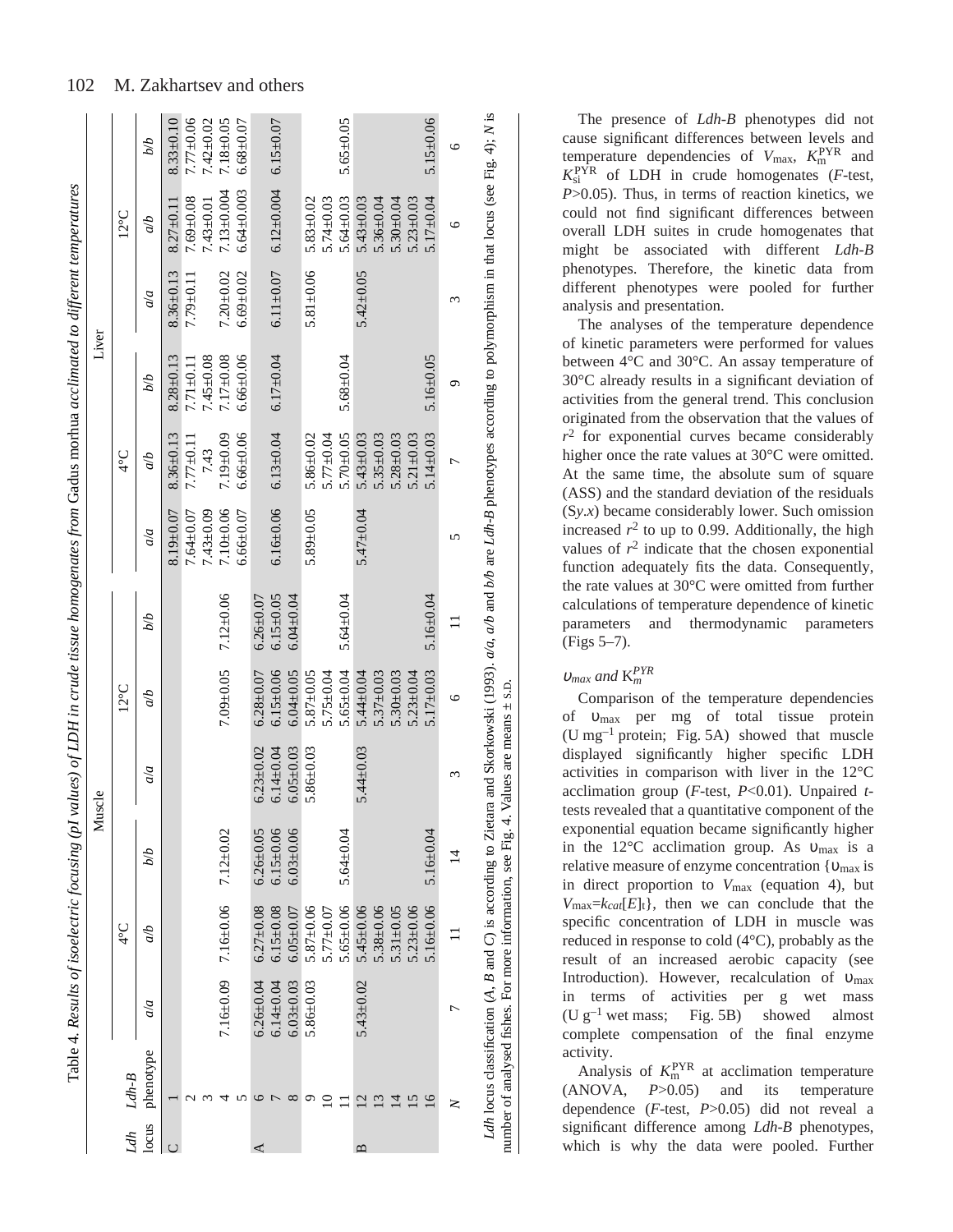| Tissue | <u>ု</u>       | phenotype<br>$Ldh-B$ | $(U \text{ mg}^{-1} \text{ protein})$<br>$V_{\rm max}$ | $(mmod 1^{-1})$<br>$K^{\rm PYR}_{\rm m}$ | $(mmod 1^{-1})$<br>$K_{\rm si}^{\rm PYR}$ | (U mg <sup>-1</sup> protein)/ $K_{\rm m}^{\rm PYR}$<br>$V_{\text{max}}$ | $(mg g^{-1}$ wet mass)<br>Protein | (U $\rm g^{-1}$ wet mass)<br>$V_{\text{max}}$ | (U $g^{-1}$ wet mass)/ $K_m$<br>$V_{\text{max}}$ |  |
|--------|----------------|----------------------|--------------------------------------------------------|------------------------------------------|-------------------------------------------|-------------------------------------------------------------------------|-----------------------------------|-----------------------------------------------|--------------------------------------------------|--|
| Muscle |                | a/a                  | $8.05 \pm 1.14$                                        | $0.130 + 0.019$                          | $.22 + 0.32$                              | $79 + 13$                                                               | $44.53 + 4.72$                    | $308 + 94$                                    | 3374±361                                         |  |
|        |                | $q \rangle p$        | $8.45 \pm 0.89$                                        | $0.123 + 0.025$                          | $.52 \pm 0.40$                            | $86 + 27$                                                               | 48.34±4.94                        | $408 + 67$                                    | 3783±967                                         |  |
|        |                | $\overline{q/q}$     | 5.11 $\pm$ 0.69                                        | $0.089 + 0.008$                          | $.97 + 0.30$                              | $91 \pm 26$                                                             | $47.32 + 5.62$                    | $242 \pm 16$                                  | $3864 \pm 751$                                   |  |
|        |                | Pooled               | $6.87 + 0.59$                                          | $0.111 + 0.010$                          | $1.64 + 0.20$                             | $86 + 14$                                                               | $46.96 \pm 2.92$                  | $343 + 59$                                    | $3720 + 445$                                     |  |
|        | $\overline{2}$ | a/a                  | $20.75 + 3.11$                                         | $0.182 + 0.051$                          | $2.22 + 0.78$                             | $32 + 43$                                                               | 32.70±4.70                        | $678 \pm 182$                                 | 4030±839                                         |  |
|        |                | $q \rangle p$        | $25.78 \pm 1.47$                                       | $0.185 + 0.040$                          | $2.91 + 0.30$                             | $.76 + 32$                                                              | 34.79±3.37                        | $896 \pm 114$                                 | 5754±626                                         |  |
|        |                | Ыb                   | $19.08 + 0.88$                                         | $0.193 + 0.048$                          | $3.89 + 0.52$                             | $37 + 14$                                                               | 40.10±1.98                        | $765 \pm 169$                                 | 5238±586                                         |  |
|        |                | Pooled               | $22.64 \pm 1.39$                                       | $0.188 + 0.025$                          | $3.20 + 0.32$                             | $151 \pm 16$                                                            | $36.62 \pm 1.84$                  | $829 + 155$                                   | $5202 + 391$                                     |  |
| Liver  |                | a/a                  | $5.37 + 0.85$                                          | $0.031 + 0.005$                          | $.41 + 0.72$                              | $77 - 37$                                                               | $28.28 \pm 2.34$                  | $51 \pm 18$                                   | 4072±919                                         |  |
|        |                | q/p                  | $5.68 + 0.84$                                          | $0.038 + 0.008$                          | $.15 \pm 0.31$                            | $142 \pm 18$                                                            | $30.59 + 3.70$                    | $173 \pm 18$                                  | 5172±1562                                        |  |
|        |                | bЫ                   | $4.45 + 0.47$                                          | $0.031 + 0.005$                          | $.22 \pm 0.15$                            | $158 + 14$                                                              | $29.82 \pm 1.64$                  | $132 + 18$                                    | 4399±904                                         |  |
|        |                | Pooled               | $5.15 \pm 0.40$                                        | $0.033 \pm 0.003$                        | $.23 \pm 0.18$                            | $.58 \pm 12$                                                            | $29.70 + 1.49$                    | $153 + 18$                                    | 4597±678                                         |  |
|        | $\overline{2}$ | a/a                  | $14.56 + 2.92$                                         | $0.058 + 0.011$                          | $1.57 + 0.80$                             | $251 \pm 18$                                                            | $19.36 \pm 2.46$                  | $282 + 58$                                    | $4771 + 237$                                     |  |
|        |                | q/p                  | $9.44 \pm 1.03$                                        | $0.050 \pm 0.011$                        | $2.50 + 0.60$                             | $226 + 35$                                                              | $25.69 \pm 1.99$                  | $242 \pm 10$                                  | 5798±1089                                        |  |
|        |                | bЫ                   | $1.46 \pm 2.54$                                        | $0.061 + 0.019$                          | $2.37 + 0.50$                             | $209 \pm 37$                                                            | $23.27 + 3.13$                    | $266 \pm 30$                                  | 5233±681                                         |  |
|        |                | Pooled               | $11.27 \pm 1.25$                                       | $0.056 \pm 0.009$                        | $2.27 + 0.34$                             | $224 \pm 20$                                                            | $23.47 \pm 1.55$                  | $264 \pm 32$                                  | 5366±496                                         |  |

 $\mathfrak{k}$ 

 $\overline{\boldsymbol{v}}$ 

The let  $\mathbf{r}_\mathrm{c}$ 

analysis did not reveal significant differences between  $K_{\rm m}^{\rm PYR}$  values for LDH in crude homogenate at the two acclimation temperatures ( *F*-test for entire curves, *P*>0.05; Fig. 6). The change in  $K_{\rm m}^{\rm PYR}$  with temperature showed an exponential pattern resulting in a lower thermal sensitivity at lower temperature. Two-phase linear regression analysis showed that at temperatures below  $16\pm1^{\circ}\text{C}$ ,  $K_{\text{m}}^{\text{PYR}}$ displays low temperature dependence, with a slope of 0.003–0.008 mmol  $l^{-1}$  deg. (Fig. 6).

# K*si PYR*

Analysis of  $K_{\text{si}}^{\text{PYR}}$  at corresponding acclimation temperature (ANOVA, *P*>0.05) and its temperature dependence ( *F*-test, *P*>0.05) did not reveal a significant difference between *Ldh-B* phenotypes. At corresponding acclimation temperatures,  $K_{si}^{PYR}$  was higher in white muscle than in liver (Table 5).  $K_{si}^{PYR}$  of both tissues underwent a significant change over the course of acclimation to different temperature ( *F*-test, *P*<0.05; Fig. 7). Acclimation to low temperature resulted in a lowering of  $K_{\rm si}^{\rm PYR}$  values compared with acclimation to high temperature, as well as a decrease in the temperaturedependent increment of  $K_{si}^{PYR}$  in both tissues.

# V*max/*K *m PYR*

*V*max/*K*PYR m , relative catalytic efficiency of the reaction at physiological substrate concentrations; [Protein], concentration of total protein in tissue; *N*, number of analysed fishes.

Values are means  $\pm$  S.E.M.

Values are means  $\pm$  s.E.M.

Analysis of  $V_{\text{max}}/K_{\text{m}}^{\text{PYR}}$  (when  $V_{\text{max}}$  was expressed in U mg<sup>-1</sup> total protein) at corresponding acclimation temperatures did not reveal a significant difference among *Ldh-B* phenotypes (ANOVA, P>0.05; Table 5). Nevertheless, the efficiency of the LDH suite is higher in liver than in muscle, when expressed in terms of *V*max per mg protein (Table 5). However, when  $V_{\text{max}}/K_{\text{m}}^{\text{PYR}}$  was expressed in terms of total *V*max per g of wet tissue (U  $g^{-1}$  wet mass), the final LDH efficiency became similar in both tissues at corresponding acclimation temperatures (Table 5; Fig. 8). This means that, despite a considerable difference between the total mass of muscle and liver, the total LDH efficiency in each tissue is similar. Moreover, acclimation to different temperatures results in partial compensation of total  $V_{\text{max}}/K_{\text{m}}^{\text{PYR}}$  in muscle and almost complete compensation in liver (unpaired  $t$ -test; Fig. 8).

# *Total protein concentration*

The concentration of total tissue protein was not different among *Ldh-B* phenotypes (ANOVA, *P*>0.05). However, it was increased during acclimation to low temperature (Table 5) from  $36.6 \text{ mg g}^{-1}$  wet mass to  $47.0 \text{ mg g}^{-1}$  wet in muscle and from 23.4 mg  $g^{-1}$  wet mass to 29.7 mg  $g^{-1}$  wet mass in liver. In terms of  $v_{\text{max}}$  (U mg<sup>-1</sup> protein), the LDH-specific concentration was reduced under acclimation to low temperature, but in terms of final  $v_{\text{max}}$  per tissue (U  $g^{-1}$  wet mass) the total LDH-specific concentration was restored by quantitative compensation after acclimation to low temperature.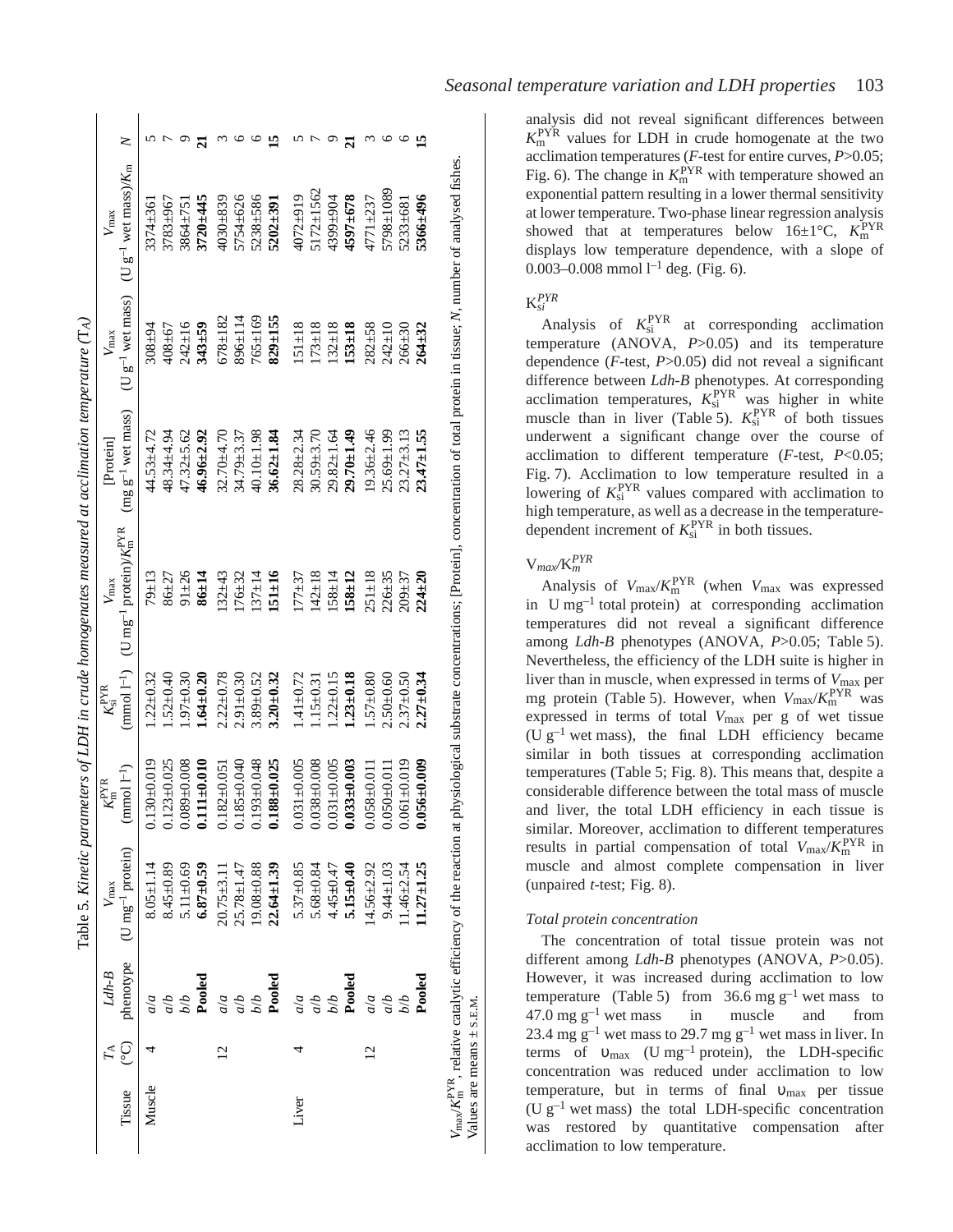

Fig. 5. Temperature dependence of υ<sub>max</sub> [expressed as units per mg of total protein (A) and units per g wet mass (B)] for pyruvate reduction by lactate dehydrogenase (LDH) in crude homogenates prepared from white muscle (circles) and liver (triangles) of cod (*Gadus morhua*) acclimated to different temperatures. Values are means  $\pm$  s.E.M. ( $N=21$  for  $4^{\circ}$ C and  $N=15$  for 12<sup>°</sup>C). ns, not significant. The dotted line indicates the upper border of data accepted for regression analysis.

### *LDH thermodynamic studies*

The temperature dependence of  $v_{max}$  between 4°C and 25°C was used for the calculation of *E*a, since values of υmax at 30°C already indicate partial inactivation of the LDH activity. There were no significant differences in *E*a values for LDH suites between *Ldh-B* phenotypes (two-way ANOVA, *P*>0.05; Table  $6$ ).  $E_a$  values were very similar in both tissues  $(\sim 47 \text{ kJ mol}^{-1})$  at 12°C acclimation, despite very different isozyme patterns and significant differences in kinetic properties between tissues (Figs  $1, 4$ ; Table 1). This means that pyruvate reduction in both tissues has the same thermodynamic requirements despite very distinct differences between tissues both in isozyme patterns and kinetic properties. However, at 4°C acclimation, the *E*a significantly increased (to  $\sim$  53 kJ mol<sup>-1</sup> in liver and to  $\sim$  57 kJ mol<sup>-1</sup> in muscle; two-way ANOVA,  $P<0.05$ ; Table 6).

Analysis of activation enthalpies (Table 6) did not reveal any effect of *Ldh-B* phenotypes. We have observed a difference (∆ in Table·6) in ∆*H* between acclimation groups by 5.63–8.99 kJ mol<sup>-1</sup> (depending on tissue). This difference is



Fig. 6. Temperature dependence of  $K_{\rm m}^{\rm PYR}$  of lactate dehydrogenase (LDH) in crude homogenates prepared from muscle (circles) and liver (triangles) of cod (*Gadus morhua*) acclimated to different temperatures. Two-phase linear regression analysis of the temperature dependence of  $K_{\text{m}}^{\text{PYR}}$  reveals that at temperatures below  $16\pm1\textdegree$ C (shaded area) the  $K_{\text{m}}^{\text{PYR}}$  is almost independent of temperature (the slope of the curve is ~0.003 mmol  $l^{-1}$  deg.). Values are means  $\pm$ S.E.M. (*N*=21 for 4°C and *N*=15 for 12°C). ns, not significant. The dotted line indicates the upper border of data accepted for regression analysis.

much higher than would be expected from equation 5, indicating that the observed change in ∆*H* (∆) has another cause than just temperature dependence of ∆*H* under the condition of constant *E*a.

Statistical analysis of Gibbs free energy change values (∆*G*) did not reveal any effect of acclimation temperature, tissue or *Ldh-B* phenotype on the level of ∆*G*, which remained more or less constant at  $\sim$  55.5 kJ mol<sup>-1</sup> (Table 6).

#### **Discussion**

#### *Genetic variability: functional consequences*

In the present study, we have attempted to assess the effect of acclimation temperature on growth rate in cod and combine it with the possible effect of enzyme polymorphism. It was assumed that both experimental groups had the same genetic background prior to acclimation, as both groups were randomly selected from the same year class of cod. Analysis of allele frequencies after acclimation showed that there was no difference between the genetic background of the acclimation groups after the experiment (Table 2). However, the locus *Gpi* was not in Hardy–Weinberg equilibrium after acclimation to  $12^{\circ}$ C because  $P_{ext}$  was slightly below 0.05. This is probably due to the small number of cod in this group (*N*=26; Hedrick, 1985), as there was no indication of selective survival in this group (T. Johansen et al., unpublished observations). Therefore, it can be concluded that none of the loci (including *Ldh-B*) were subjected to selection during thermal acclimation  $(Table 2)$ .

The classification of *Ldh* loci (*A*, *B* and *C*) was taken from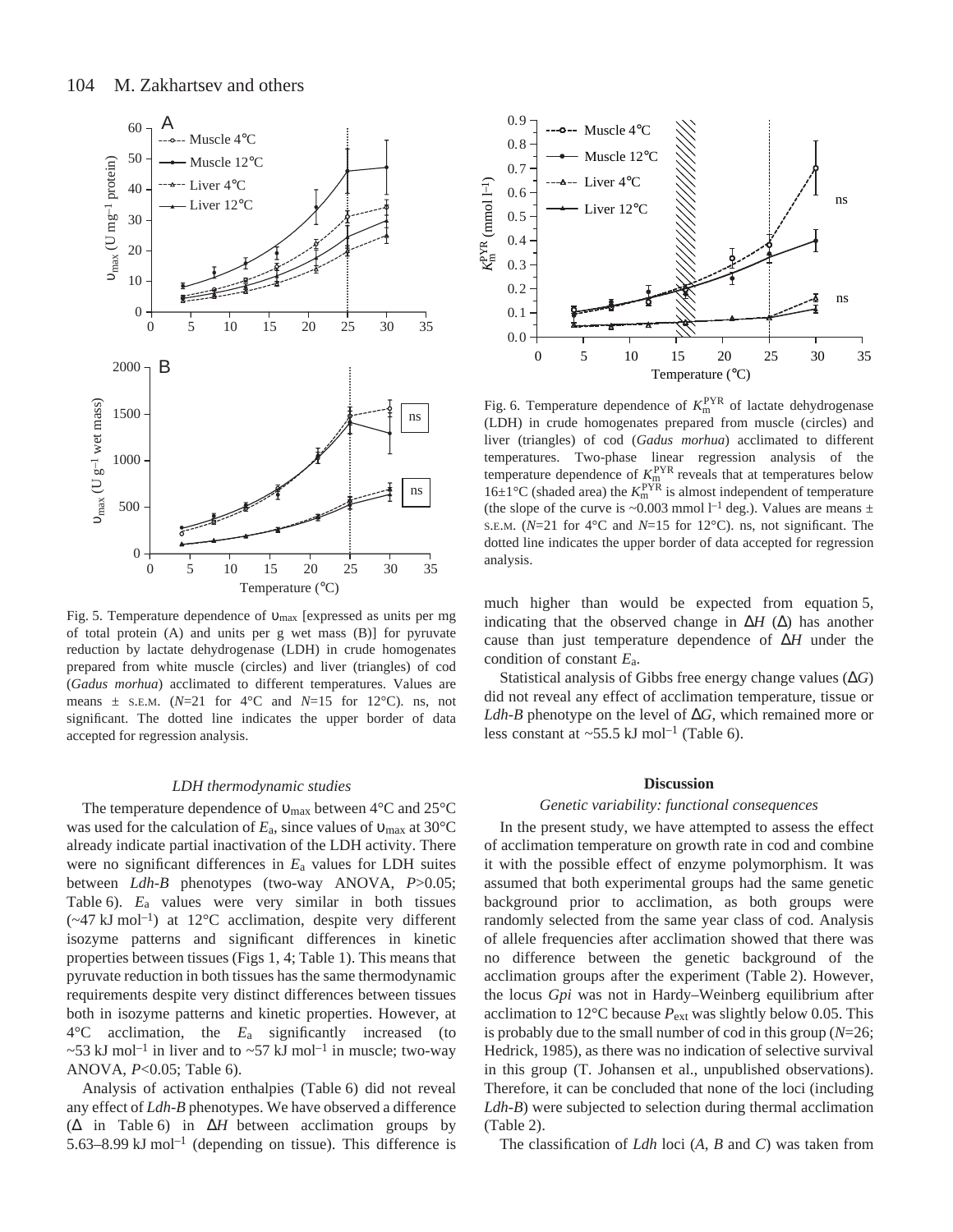

Fig. 7. Temperature dependence of  $K_{si}^{PYR}$  of lactate dehydrogenase (LDH) in crude homogenates prepared from muscle (A) and liver (B) of cod (*Gadus morhua*) acclimated to different temperatures. Values are means  $\pm$  s.E.M. ( $N=21$  for  $4^{\circ}$ C and  $N=15$  for 12<sup>°</sup>C). Asterisks indicate that differences are significant (*F*-test, *P*<0.001). The dotted line indicates the upper border of data accepted for regression analysis.

Grant and Stahl (1988) and Zietara and Skorkowski (1993), while the *Ldh-B* phenotype classification followed the general practice in population genetics to name multiple alleles of a specific locus by lower-case letters with parentheses (Hillis et al., 1996). The *Ldh-B* locus showed the presence of two alleles, *Ldh-B(a)* and *Ldh-B(b)*, yielding three phenotypes: *Ldh-B(a/a)*, *Ldh-B(a/b)* and *Ldh-B(b/b)*. We did not use a classification such as LDH-B<sup>a</sup><sub>4</sub>, LDH-B<sup>a</sup>/B<sup>b</sup> and LDH-B<sup>b</sup><sub>4</sub>, because we refer to the overall LDH pattern under *Ldh-B* phenotypes (i.e. the mixture of all isozymes and allozymes in crude homogenates – the overall LDH suite), while the latter classification only refers to the subunit composition of purified allozymes (Place and Powers, 1984).

Initially, starch or agar electrophoresis was the main analytical tool for analysis of population genetics. This method resulted in a number-based classification that relied on the sequential appearance of isozymes on a gel (1, 2, 3, etc.) and, thus, the relative mobility of a protein on the gel (Shaklee et

Table 6. *Thermodynamic parameters for LDH in crude homogenate of* Gadus morhua*, which were calculated for the temperature dependence of* <sup>υ</sup>*max*

|        | $T_{\rm A}$    | $Ldh-B$       | $E_{a}$                 |                   | $\Delta H(T_{\rm A})$   | $\Delta S$                     | $\Delta G(T_{\rm A})$   |                  |                  |
|--------|----------------|---------------|-------------------------|-------------------|-------------------------|--------------------------------|-------------------------|------------------|------------------|
| Tissue | $(^{\circ}C)$  | phenotype     | $(kJ \text{ mol}^{-1})$ | $r^2$             | $(kJ \text{ mol}^{-1})$ | $(kJ \text{ mol}^{-1} K^{-1})$ | $(kJ \text{ mol}^{-1})$ | $\boldsymbol{N}$ | $\boldsymbol{n}$ |
| Muscle | $\overline{4}$ | a/a           | $53.76 \pm 0.74$        | $0.972 \pm 0.008$ | $51.45 \pm 0.74$        | $-14.84 \pm 2.57$              | $55.56 \pm 0.03$        | 5                | 1016             |
|        |                | a/b           | $56.76 \pm 1.96$        | $0.981 \pm 0.005$ | 54.46±1.96              | $-4.42\pm 6.79$                | $55.68 \pm 0.08$        |                  | 1430             |
|        |                | b/b           | $58.64 \pm 1.33$        | $0.991 \pm 0.002$ | $56.34 \pm 1.33$        | $2.11 \pm 4.60$                | $55.76 \pm 0.05$        | 9                | 1758             |
|        |                | <b>Pooled</b> | $56.55 \pm 0.97$        | $0.983 \pm 0.003$ | $54.25 \pm 0.97$        | $-5.14 \pm 3.38$               | $55.67 \pm 0.04$        | 21               | 4204             |
|        | 12             | a/a           | $46.55 \pm 1.26$        | $0.892 \pm 0.049$ | $44.18 \pm 1.26$        | $-40.07+4.38$                  | $55.60 \pm 0.01$        | 3                | 566              |
|        |                | a/b           | $48.94 \pm 1.63$        | $0.947 \pm 0.013$ | $46.57 \pm 1.63$        | $-31.79 \pm 5.66$              | $55.63 \pm 0.02$        | 6                | 1199             |
|        |                | b/b           | $46.87 \pm 1.88$        | $0.966 \pm 0.008$ | $44.50 \pm 1.88$        | $-38.96\pm 6.51$               | $55.60 \pm 0.02$        | 6                | 1221             |
|        |                | <b>Pooled</b> | $47.63 \pm 1.01$        | $0.944 \pm 0.012$ | $45.26 \pm 1.01$        | $-36.31\pm3.49$                | $55.61 \pm 0.01$        | 15               | 2986             |
|        |                | Δ             |                         |                   | 8.99                    |                                |                         |                  |                  |
| Liver  | $\overline{4}$ | a/a           | $57.96 \pm 4.85$        | $0.956 \pm 0.025$ | $55.65 \pm 4.85$        | $-16.87 \pm 3.59$              | $55.73 \pm 0.19$        | 5                | 1032             |
|        |                | a/b           | $47.75 \pm 1.44$        | $0.981 \pm 0.003$ | $45.44 \pm 1.44$        | $-35.68\pm4.99$                | $55.33 \pm 0.06$        | 7                | 1435             |
|        |                | b/b           | $55.13 \pm 1.31$        | $0.972 \pm 0.006$ | $52.83 \pm 1.31$        | $-10.06\pm4.55$                | $55.62 \pm 0.05$        | 9                | 1799             |
|        |                | <b>Pooled</b> | $53.34 \pm 1.57$        | $0.971 \pm 0.006$ | $51.04 \pm 1.57$        | $-20.39\pm3.75$                | $55.55 \pm 0.06$        | 21               | 4266             |
|        | 12             | a/a           | $49.01 \pm 4.33$        | $0.947 \pm 0.022$ | $46.64 \pm 4.33$        | $-31.53 \pm 15.01$             | $55.63 \pm 0.05$        | 3                | 588              |
|        |                | a/b           | $47.18 \pm 1.83$        | $0.958 \pm 0.008$ | $44.81 \pm 1.83$        | $-37.88 \pm 6.36$              | $55.61 \pm 0.02$        | 6                | 1181             |
|        |                | b/b           | $47.76 \pm 2.58$        | $0.960 \pm 0.012$ | $45.39 \pm 2.58$        | $-35.88 \pm 8.97$              | $55.61 \pm 0.03$        | 6                | 1144             |
|        |                | <b>Pooled</b> | $47.78 \pm 1.42$        | $0.956 \pm 0.007$ | $45.41 \pm 1.42$        | $-35.81 \pm 4.91$              | $55.61 \pm 0.02$        | 15               | 2913             |
|        |                | Δ             |                         |                   | 5.63                    |                                |                         |                  |                  |

*T*A, acclimation temperature; *E*a, apparent Arrhenius activation energy calculated on the base of temperature dependence of υmax (equation 4);  $r^2$ , squared Pearson correlation coefficient for the slope of the Arrhenius plot;  $\Delta H(T_A)$ , change of activation enthalpy calculated for corresponding acclimation temperature; ∆*S*, change of activation entropy; ∆*G*(*T*A), change of Gibbs free energy calculated for corresponding acclimation temperature; *N*, number of analysed fishes; *n*, total number of enzymatic reactions, which were read at different pyruvate concentrations and different temperatures of assay to calculate mean *E*a; ∆, difference between ∆*H* for different acclimation temperatures. Values are given as means  $\pm$  s.E.M.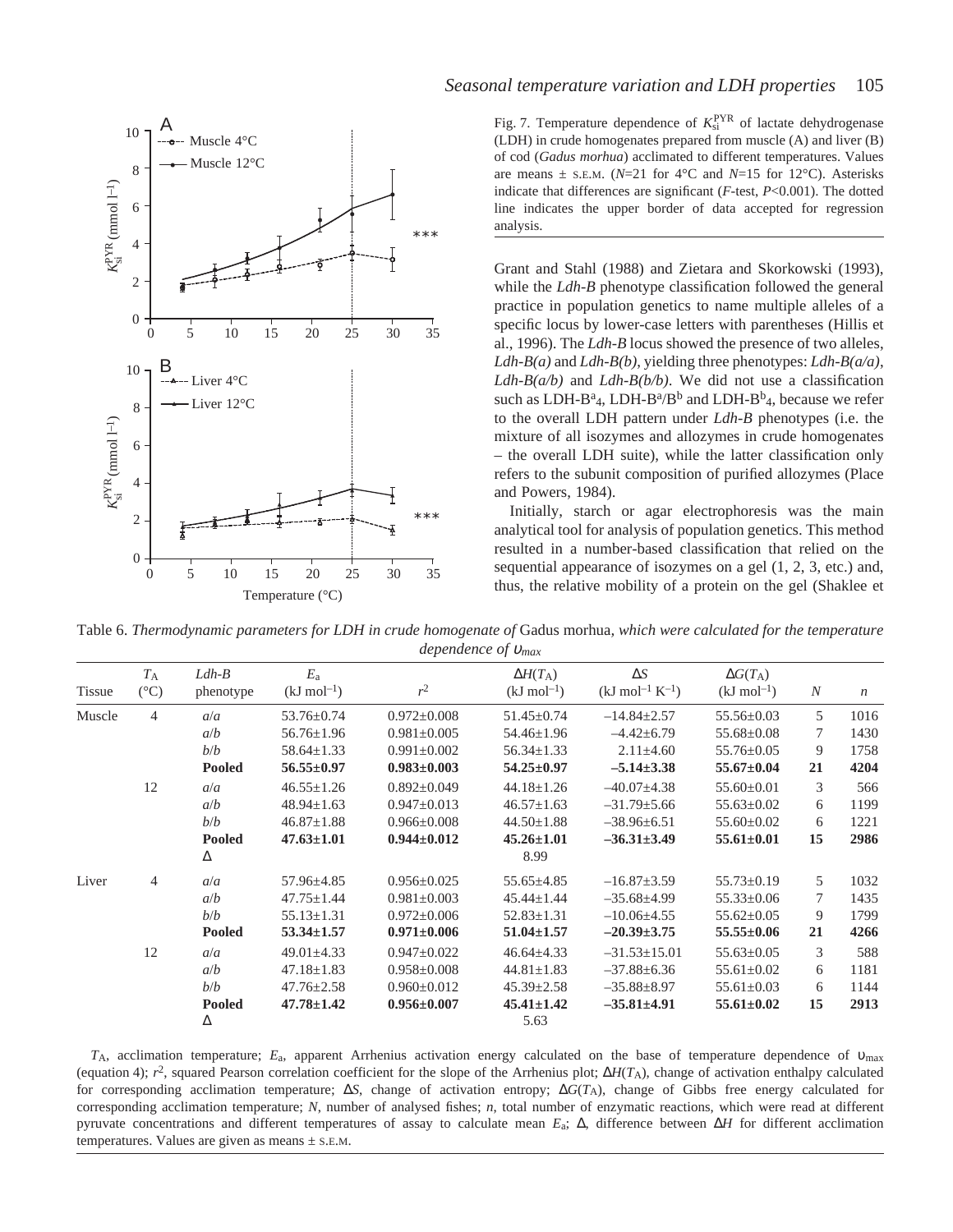

Fig. 8. Relationship between the relative catalytic efficiency of the overall lactate dehydrogenase (LDH) suite in crude homogenates and the total mass of muscle (A) and liver (B).  $V_{\text{max}}^{\text{total}}/K_{\text{m}}^{\text{PYR}}$  is the total tissue relative catalytic efficiency;  $V_{\text{max}}^{\text{total}}$  is expressed in U  $g^{-1}$  wet mass; mass of muscle = 90% of the mass difference between fresh body mass and liver  $[M_{\text{muscle}}=(M_{\text{fish}}-M_{\text{liver}})\times 0.9]$ . Mean data are presented as larger symbols with bars representing S.D. (*N*=21 for 4°C acclimation and *N*=15 for 12°C acclimation). Broken lines are linear regressions. (A) 4°C, *y*=2670+1.079*x* (*r*2=0.02; *N*=21); 12°C, *y*=6121–0.61*x* (*r*2=0.02; *N*=15); (B) 4°C, *y*=4728–6.921*x* (*r*2=0.02; *N*=18); 12°C, *y*=7069–11.1*x* (*r*2=0.08; *N*=15). Asterisks indicate that differences are significant (unpaired *t*test, *P*<0.05); ns, differences are not significant (unpaired *t*-test, *P*>0.05).

al., 1990). For the sake of comparability between current and previous classifications, we have to note that locus *Ldh-A* corresponds to *Ldh-2*, *Ldh-B* to *Ldh-3*, and *Ldh-C* to *Ldh-1*. In the same way, the *Ldh-B* allele *a* corresponds to 70, and *b* to 100 units of relative mobility.

In the present study, we found that the loci *Ldh-A* and *Ldh-B* were expressed in skeletal muscle, while all three *Ldh* loci were found in liver. Grant and Stahl (1988) investigated both Atlantic and Pacific cod isozymes and observed LDH-B in eye fluids and cardiac muscle as well. The products of the polymorphic locus *Ldh-B* contribute only 14% to the total LDH in skeletal muscle and 19% in liver. Correspondingly, the products of the remaining *Ldh* loci comprised ~86% of the total LDH quantity in muscle (mostly *Ldh-A*) and ~81% of total LDH in liver (both *Ldh-A* and *Ldh-C* with some non-classified proteins).

Zietara and Skorkowski (1993) analysed cod tissue by IEF and found that in *Gadus morhua* from the Baltic Sea the products of *Ldh-A* and *Ldh-B* loci are predominant in both skeletal and heart muscle (bands with pI=6.4 and pIs from 5.1 to 5.6, respectively), while products of the *Ldh-C* locus predominate in liver (band with pI=8.2). The bands with pIs of 7.64, 7.10 and 6.66 seen in our measurements have not been reported before, however; these bands represent a large fraction of the liver's overall LDH suite (11%, 26% and 11% of total LDH, respectively; 48% in total). This pattern raises a problem for the precise classification of LDH proteins in liver of our cod, as some proteins have not been previously described. In order to avoid these complications, we preferred to operate with the overall LDH pattern (the LDH suite), qualified according to the polymorphism in locus *Ldh-B*.

Analysis of the IEF patterns did not reveal differences in the number of bands between different acclimation groups. This indicates that acclimation temperature did not cause the expression of new LDH isozymes. Earlier, Ozernyuk et al. (1994) and Vornanen (1994) reported the same phenomenon for LDH of loach (*Misgurnus fossilis*) and crucian carp (*Carassius carassius*) during seasonal temperature variations. Thus, Atlantic cod does not exploit the so-called qualitative adaptation strategy, i.e. the expression of new LDH isozymes that suit a new environmental condition better.

Quantitative analysis of pIs did not reveal an effect of acclimation temperature on enzyme mobility. This means that the quaternary structure of LDH was not affected by acclimation. Previous electrophoresis studies (Ozernyuk et al., 1994; G. Nævdal, personal communication) did not reveal any difference in LDH mobility between individuals acclimated to different temperatures. Thus, based on the unchanged frequencies of the *Ldh-B* allele after acclimation and on unchanged isozyme patterns and enzyme mobilities, we can conclude that cod pass through the seasonal temperature cycle with genetically the same LDH suite.

The cod that displayed different *Ldh-B* phenotypes did not reveal differences in growth performance or physiological condition. This is in accordance with findings by Nævdal et al. (1992), who carried out a similar growth experiment for cod at three environmental temperatures ( $6^{\circ}$ C,  $10^{\circ}$ C and  $12^{\circ}$ C), where they showed that the growth rate was significantly affected only by acclimation temperature. Acclimation temperature had no effect on HI and *k*-factor, indicating that the fish just grew slower at cold temperature without any resulting anomalies (deviation from mass–length relationship). At first sight, this may simply appear as a consequence of reduced metabolic rate in the cold; however, we found that the temperature-specific rate of oxygen consumption  $(M<sub>O2</sub>)$  was higher in cold- than in warm-acclimated fish, which appears typical for temperate eurythermal marine fish (Van Dijk et al., 1999; Zakhartsev et al., 2003). The observations that growth performance was reduced and aerobic metabolic rates increased with decreasing acclimation temperature indicate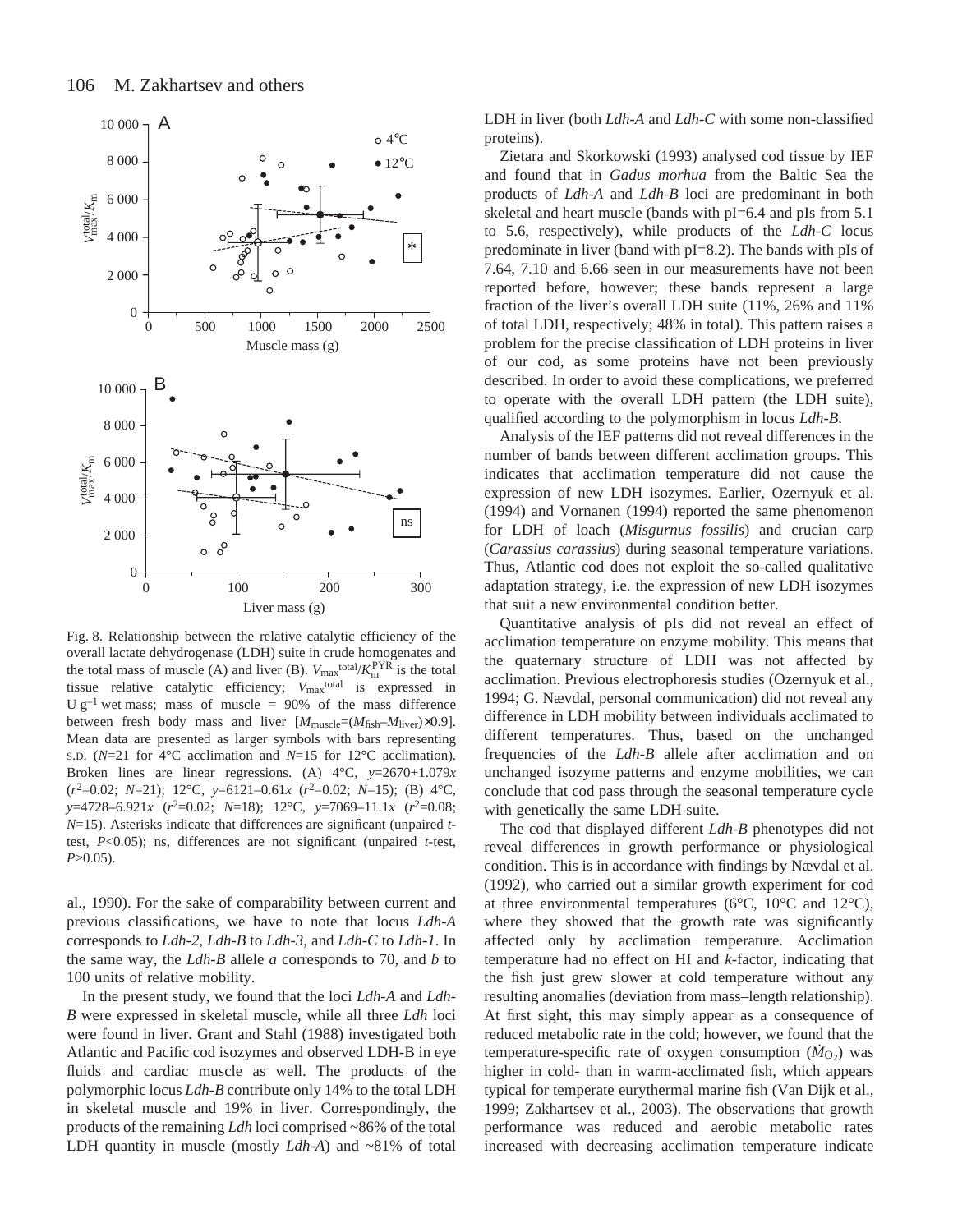metabolic reorganization during cold acclimation. Under laboratory conditions, the decrease of growth rate in the cold may be a consequence of high baseline costs of cold adaptation, in line with a hypothesis developed by Pörtner et al. (2001). An enhanced level of aerobic metabolism may be paralleled by a decreased capacity of anaerobic metabolism and modified functional properties of LDH. In the following, LDH functional properties will be discussed in this context.

# *Kinetic study*

Hepes was used as a medium buffer because it displays a temperature-dependent pH slope of  $-0.015$  pH deg.<sup>-1</sup> (Dawson et al., 1986; Yancey and Somero, 1978), which is very close to that of the pattern of intracellular pH change in some marine fish (e.g. common eelpout *Zoarces viviparus*; Van Dijk et al., 1999). At the same time, in contrast to imidazole, Hepes does not interfere with the protein quantification method we used (NanoOrange®).

Despite the extensive use of LDH in analyses of population genetics and biochemical adaptation, only a few publications deal with comprehensive kinetic studies of LDH (including iso- and allozymes) from ectothermic animals; for example, see Place and Powers (1984) and Sharpe et al. (2001). It is well documented that LDH from most ectothermic animals displays clear substrate inhibition kinetics (Almedia-Val et al., 1991; Baldwin et al., 1989; French and Hochachka, 1978; Narita and Horiuchi, 1979; Place and Powers, 1984; Tsukuda and Yamawaki, 1980; Zietara et al., 1996; Zietara and Skorkowski, 1993), caused by the formation of a covalent adduct between pyruvate and the oxidized form of the cofactor, i.e. the formation of an inhibitory enzyme–NAD+–pyruvate complex (Eszes et al., 1996; Hewitt et al., 1999). LDH in crude homogenates of cod tissues also showed substrate inhibition. LDH is an equilibrium enzyme, but in our research we studied only the rate of pyruvate reduction, since pyruvate is the key substrate for both aerobic and anaerobic branches of the metabolism.

It has been shown several times that purified LDH allozymes differ significantly in their kinetic properties (Henry and Ferguson, 1986; Hoffmann, 1981; Place and Powers, 1984; Zera, 1987; Zietara and Skorkowski, 1993). However, since all LDH isoforms operate simultaneously in the cytoplasm (Voet and Voet, 1995), each isoform of LDH should play a particular role in the overall performance of LDH. This is the reason why we used crude homogenates for our kinetic studies. Nevertheless, the question arises of what effect the LDH-B allozymes have on the overall performance of the LDH suite in the cytoplasm. Thorough analysis of the temperature dependence of kinetic parameters ( $V_{\text{max}}$ ,  $K_{\text{m}}^{\text{PYR}}$  and  $K_{\text{si}}^{\text{PYR}}$ ) did not reveal any difference between *Ldh-B* phenotypes (overall LDH suites). As LDH-B comprises only 14–19% of all LDHs present in the crude homogenate, differences between these allozymes have no significant consequences for the final kinetic parameters of the LDH suite in the cytoplasm and, hence, for the net performance of the LDH suite.

We observed very significant tissue-specific differences in

the kinetic properties of LDH suites related to different isozyme patterns. Since the different pI patterns in the two tissues were completely due to the presence of isozyme *Ldh-C* and to unclassified isozymes with pIs of 7.64, 7.10 and 6.66, the tissue-specific kinetic difference must be caused by the presence of these isozymes but not by the allozymes of LDH-B. According to Zietara and Skorkowski (1993), LDH-B allozymes are among those LDH isozymes most sensitive to high substrate concentrations. Consequently, LDH-B allozymes could serve as sensitive control elements in complex multi-isozyme LDH ensembles.

Comparison of tissue-specific kinetic parameters at different acclimation temperatures showed that muscle and liver LDH suites have distinctively different kinetic profiles (Fig. 1; Table 1). Muscle LDH displayed higher values of all kinetic parameters ( $V_{\text{max}}$ ,  $K_{\text{m}}^{\text{PYR}}$  and  $K_{\text{si}}^{\text{PYR}}$ ), which indicates that this LDH suite is designed to work at higher, and over a wider range of, pyruvate concentrations than liver LDH. This allows a higher substrate flux *via* LDH and thereby supports a higher rate of anaerobic glycolysis and, at the same time, fine control at elevated flux rates (higher pyruvate levels). The higher relative catalytic efficiency  $(V_{\text{max}}/K_{\text{m}}^{\text{PYR}})$  in liver indicates that this LDH suite is designed to work faster and more efficiently under conditions of lower substrate concentrations. Possibly, these are lowered by higher tissue aerobic capacities when pyruvate is readily oxidized by mitochondria. Since LDH is an equilibrium enzyme, we can also conclude that the observed tissue peculiarities reflect different biochemical roles of LDH in the two tissues. On the one side, anaerobic muscular work relies on the glycolytic pathway under conditions of higher metabolite flux as well as elevated lactate levels. On the other side, liver is a sink for lactate, and consequently LDH operates efficiently at lower lactate and pyruvate levels in this organ (Cori cycle; Voet and Voet, 1995).

Neither acclimation temperature nor *Ldh-B* phenotype had an effect on  $K_{\text{m}}^{\text{PYR}}$  for the overall LDH suite. Since the affinity to the substrate  $(K<sub>m</sub><sup>PYR</sup>)$  is a major 'fingerprint' of the enzyme, we can conclude that the functional properties of the LDH suite remained the same after acclimation to different temperatures. Although the temperature dependence of  $K_{\rm m}^{\rm PYR}$  followed an exponential curve (Fig. 6), we decided to apply a two-phase linear regression analysis to this data set, because it is obvious that *K*<sup>m</sup> PYR displayed a very weak temperature dependence in the low temperature range (Fig. 6). This analysis revealed that at temperatures below  $16\pm1\degree C$  (which was found to be the breakpoint)  $K_{\text{m}}^{\text{PYR}}$  displayed a very low temperature dependence with a slope of  $0.003-0.008$  mmol  $l<sup>-1</sup>$  deg.<sup>-1</sup>. It is remarkable that both tissues at both acclimation temperatures showed the same breakpoint at  $\sim 16^{\circ}$ C. This has important implications for the capacity of anaerobic metabolism. The loss of substrate affinity (increase of  $K_{\rm m}^{\rm PYR}$  beyond this breakpoint) results in a change of the enzyme's 'reserve capacity' to control metabolic flux (Hochachka and Somero, 1984).

According to Fig. 5, the specific concentration of LDH was reduced in both tissues during acclimation to cold temperatures. By contrast, the rise in total protein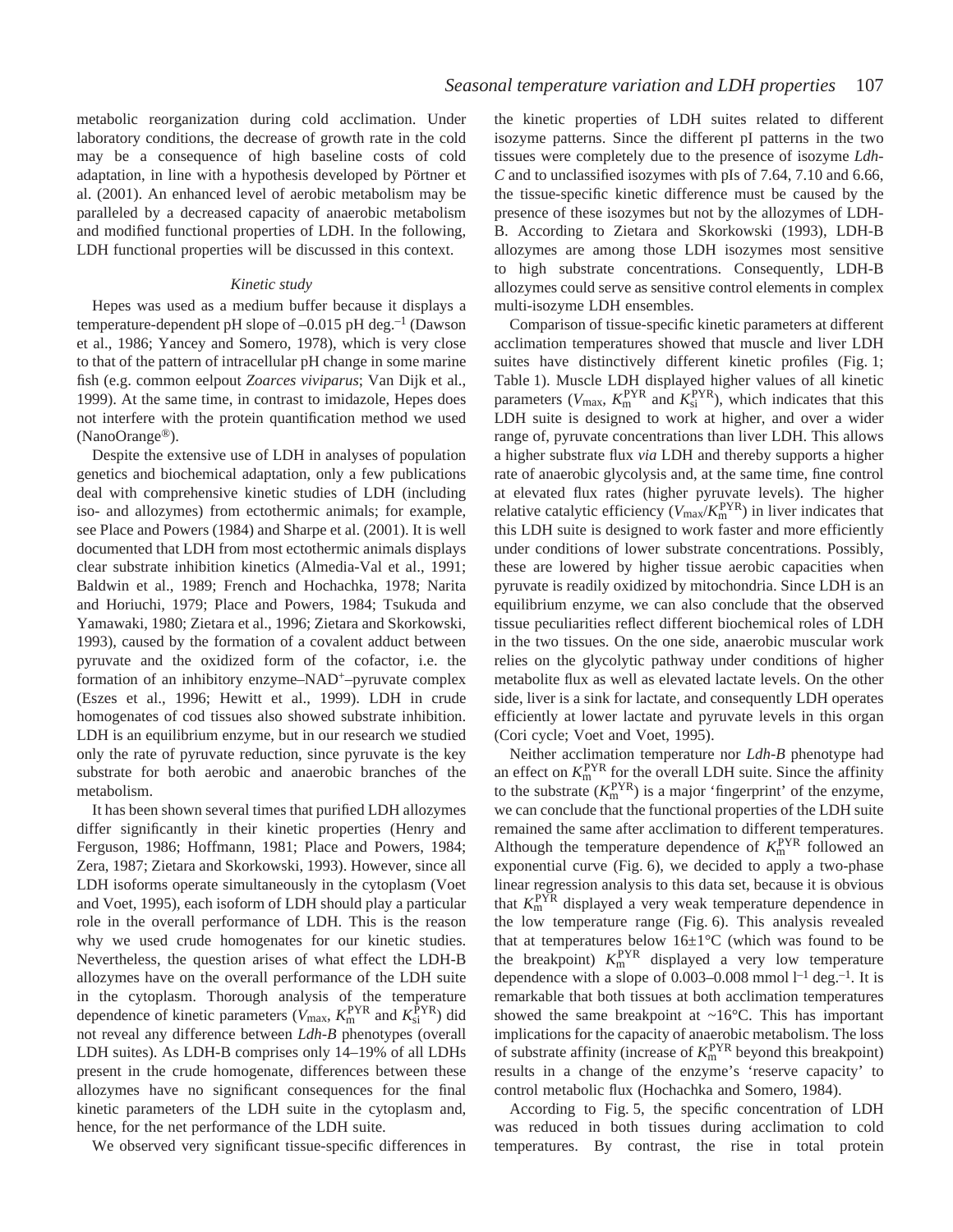concentration (Table 5) reflects an increase in the concentration of functional proteins to compensate for the loss in functional capacity of the tissues in the cold (Fig. 5).

The ratio  $V_{\text{max}}/K_{\text{m}}^{\text{PYR}}$  reflects the relative catalytic efficiency of an enzyme, which represents a rate constant at physiological substrate concentrations; therefore, to some extent, it is a measure of enzyme efficiency *in vivo* (Place and Powers, 1984). Acclimation to low temperature resulted in a significant decrease of enzyme efficiency in both tissues  $[V_{\text{max}}(U \text{ mg}^{-1} \text{ protein})/K_{\text{m}}^{\text{PYR}};$  Table 5]. However, due to the increase in overall tissue protein levels with acclimation to low temperature, the total tissue LDH activity  $[V_{\text{max}}(U g^{-1} \text{ wet mass})/K_{\text{m}}^{\text{PYR}}]$ was almost completely compensated in liver and partially compensated in muscle (Fig. 8). Interestingly, the magnitudes of total tissue LDH efficiencies ( $V_{\text{max}}^{\text{total}}/K_{\text{m}}^{\text{PYR}}$ ) are similar in both tissues (Fig. 8). This finding probably reflects biochemical tasks of the tissues (e.g. in the Cori cycle, which, however, is of little relevance in fish). There are three main variables that support the accomplishment of such compensation: LDH-specific concentration, total protein concentration and total mass of the organ. Therefore, we can conclude that, at both acclimation temperatures, pyruvate reduction by LDH (when calculated per organ wet mass) displayed similar catalytic efficiencies at physiological substrate concentrations in liver, and the compensation in muscle was not completed. Total LDH efficiency was somewhat reduced in muscle, possibly as a consequence of the cold-induced metabolic reorganization towards aerobic metabolism (Lannig et al., 2003).

Place and Powers (1984) showed that a high degree of substrate inhibition is typical for both directions of the reaction catalysed by LDH. In the marine teleost *Fundulus heteroclitus*, substrate inhibition at  $25^{\circ}$ C was observed at  $K_{si}^{LAC}$ 20 mmol  $l^{-1}$  and at  $K_{si}^{PYR}=2$  mmol  $l^{-1}$ . The latter matches very well the level of  $K_{si}^{PYR}$  found in the present study in cod.  $K_{si}^{PYR}$ is another distinctive feature to characterize the capacity of LDH to cope with increased metabolic flux. Acclimation to low temperature significantly reduced  $K_{si}^{PYR}$  in both tissues, indicating enhanced inhibition, and  $K_{si}^{PYR}$  also became less dependent on assay temperature (Fig. 7). Narita and Horiuchi (1979) also found that  $K_{si}^{PYR}$  in muscle LDH of crayfish (*Procambarus clarki*) fell during acclimation to low temperature (from 0.24 mmol  $l^{-1}$  at 25°C to 0.09 mmol  $l^{-1}$  at 5°C). The substrate inhibition phenomenon is caused by the formation and dissociation of a covalent adduct between pyruvate and the oxidized form of the cofactor. The Ser163 amino acid residue plays a key role in this mechanism (Eszes et al., 1996; Hewitt et al., 1999), as well as the presence of several active sites and subunit interactions within the tetrameric protein. Consequently, the change in temperature dependence of  $K_{si}^{PYR}$  reflects changes in the formation and dissociation of a covalent adduct between pyruvate and the oxidized form of the cofactor, probably as a result of an altered interaction between LDH subunits. By contrast,  $K_{\rm m}^{\rm PYR}$  remained unaffected by temperature acclimation. The difference between  $K_{si}^{PYR}$  and  $K_{m}^{PYR}$  ( $\Delta = K_{si}^{PYR} - K_{m}^{PYR}$ )

characterizes the range of pyruvate concentrations where LDH can work at maximal capacity. This range shrank significantly in both tissues with acclimation to low temperature, emphasising a reduction of anaerobic scope at low temperature (4°C). This also means that at low acclimation temperature (4°C) the capacity of LDH becomes more limited  $(\Delta = K_{si}^{PYR} - K_{m}^{PYR})$  to support rapid turnover of high pyruvate concentrations. This is indicative of restricted capacity of anaerobic glycolysis after acclimation to low temperature (Pörtner, 2002b).

# *Thermodynamics*

To perform the large number of enzymatic analyses in the temperature range between 4°C and 30°C, which is required for the thermodynamic characterisation of the enzyme from wild animals, we have designed a temperature-controlled 96 well microplate to employ a microplate reader for the purpose of high-throughput screening (see *N* and *n* in Table 6; Zakhartsev and Blust, 2002). Usually, studies of the temperature dependence of enzyme kinetic parameters and thermodynamics from individuals are limited in terms of group sizes (maximum, 2–3 animals), mainly because of the technical limitation of the corresponding equipment (M. Zakhartsev, H. O. Pörtner and R. Blust, unpublished). Now, this methodological limitation has been overcome and allows more robust statistical comparisons of enzymatic *E*a between acclimation groups (see *N* and *n* in Table 6).

The classical view on changes in *E*a with thermal adaptation or acclimation is that *E*a decreases in the cold in order to compensate for the effect of decreasing temperature on reaction rates (Hochachka and Somero, 1984). Our finding that *E*a of LDH can increase with a decrease in acclimation temperature is in contrast to this concept. However, our observation is unequivocal and supported by a large dataset (see  $n$  in Table 6). Moreover, a number of more recent examples has shown that a decrease of *E*a in the cold is not necessarily a unifying trend (Pörtner et al., 2000). Van Dijk et al. (1999) showed that the *E*a for oxygen consumption of Antarctic eelpout *Pachycara brachycephalum* was 99.4 $\pm$ 5.9 kJ mol<sup>-1</sup> *versus* 89.2 $\pm$ 4.9 kJ mol<sup>-1</sup> in congeneric temperate eelpout Z*oarces viviparus* (acclimated to 12°C). After cold acclimation (at  $4^{\circ}$ C), the rate of oxygen consumption of *Z. viviparus* was elevated, but *E*a had fallen to  $55\pm3$  kJ mol<sup>-1</sup> (Van Dijk et al., 1999; Zakhartsev et al., 2003). Sommer and Pörtner (2002) found that the *E*a of NADPdependent isocitrate dehydrogenase of *Arenicola marina* was higher  $(83.3\pm10.6 \text{ kJ mol}^{-1})$  in a cold-adapted White Sea population (sub-polar) than in a temperate North Sea population  $(63.7\pm3.6 \text{ kJ mol}^{-1})$ . These examples suggest a variety of potential responses by *E*a to cold. Since coping with temperature always involves compensatory strategies during short-term (acclimation) or long-term (adaptation) temperature variation (Clarke, 1991), the observed increase of *E*a with a decrease in  $T_A$  raises the question of which mechanism of compensation was effective?

According to the literature, fish LDH at low acclimation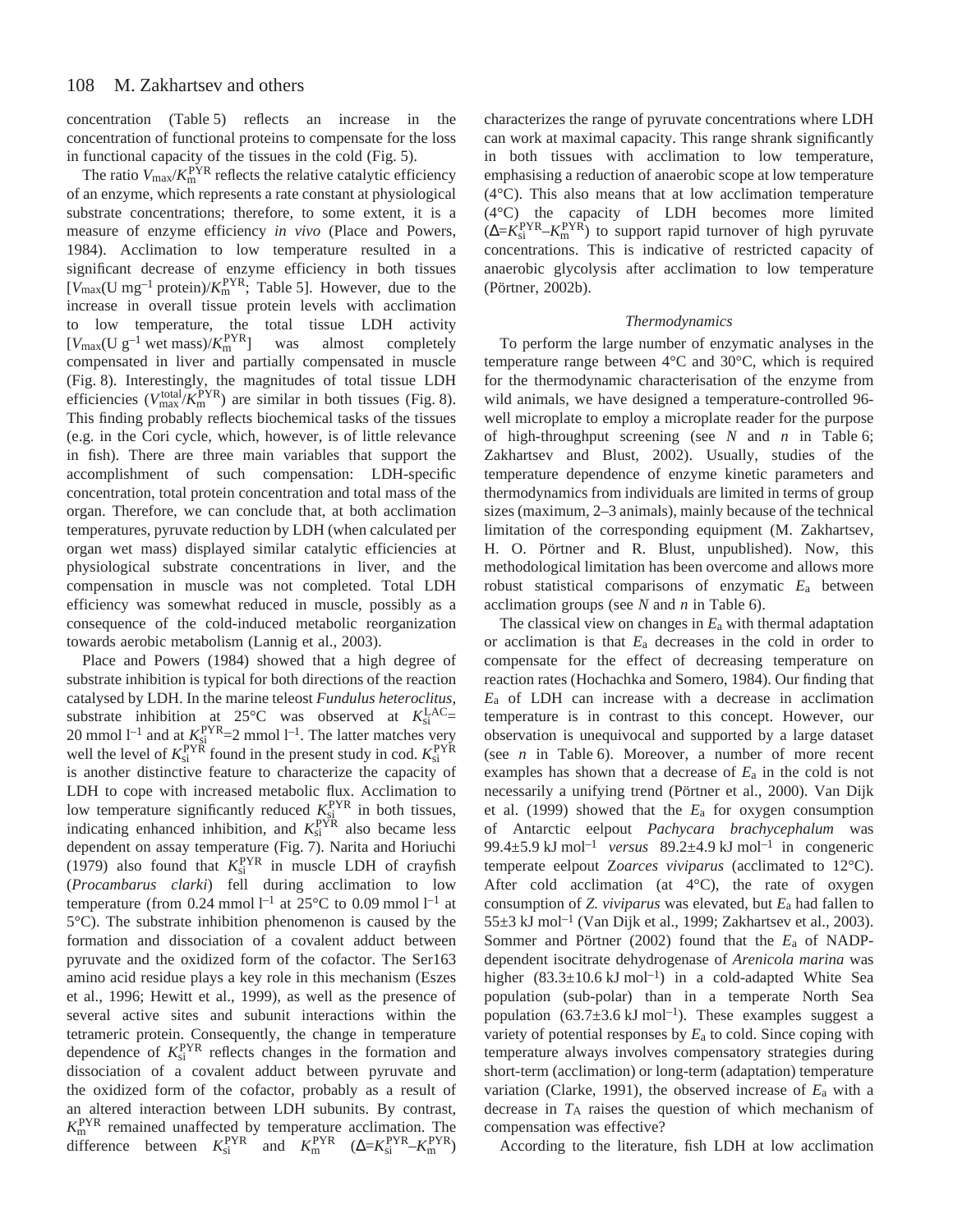temperature undergoes molecular reorganization, which results in enhanced molecular stability. LDH isolated from skeletal muscle of loach acclimated to 5°C (a 'cold' enzyme) has a higher thermal stability (heat resistance) and is more resistant to urea-induced inactivation than LDH from fishes acclimated to 18°C (a 'warm' enzyme; Klyachko et al., 1995a; Ozernyuk et al., 1994). Accordingly, the enthalpy of denaturation (∆*H*d) of enzyme purified from loach acclimated to 18°C was larger  $(23.3\pm1.6~J~g^{-1})$  than for the enzyme purified from fish acclimated to 5 $\mathrm{^{\circ}C}$  (21.4 $\pm$ 1.7 J g<sup>-1</sup>; Danilenko et al., 1998). The enthalpy of the unfolded state  $(H_u)$  of both cold- and warmacclimated enzymes should be the same since both 'forms' of the enzyme have identical amino acid sequences. The phenomenon of ∆*H*d indicates that the enthalpy of the folded state ( $H_f$ ) of 'cold' LDH increased and, as a consequence,  $\Delta H_d$ was reduced ( $\Delta H_d = H_u - H_f$ ). The specific heat capacity ( $C_p$ ) measured at 25°C by differential scanning microcalorimetry of cold LDH was higher (1.39 $\pm$ 0.03 J g<sup>-1</sup> K<sup>-1</sup>) than that of warm LDH  $(1.14\pm0.05 \text{ J g}^{-1} \text{ K}^{-1})$ , reflecting higher molecular stability in the cold (Danilenko et al., 1998). It is clear that these differences relate to differences in the intramolecular organization of the LDH extracted from fishes acclimated to different temperatures. These differences are probably related to the number of intramolecular interactions, which probably result in modified surface properties of the molecule (Danilenko et al., 1998). Zasedateleva et al. (1999) found molecular differences in the secondary structure of cold and warm LDH (acclimation at 5°C *versus* 18°C) of loach by means of circular dichroism spectrometry. These differences become apparent during thermal denaturation of the enzyme, which mainly relates to differences in the 'melting' of  $\alpha$ -helical structures: cold LDH exhibited a higher cooperativity in the melting of  $\alpha$ -helices and it occurred in a narrower temperature range (70–85°C) than in warm LDH (40–85°C). However, the temperatures of denaturation  $(T_d=74^{\circ}C)$  were indistinguishable between the two acclimation forms of LDH at 5°C and 18°C (Danilenko et al., 1998; Klyachko et al., 1995b; Persikov et al., 1999). This is not in contrast to the other findings, because the determination of  $T<sub>d</sub>$  is a relatively rough method to estimate molecular differences.

It is well known that increasing the number of intramolecular hydrogen bonds (Pace et al., 1996) as well as non-polar bonds will stabilize protein structure and cause a higher resistance to denaturation (Privalov and Tsalkova, 1979; Sowdhamini and Balaram, 1993). As a consequence, it increases the  $H_f$  and  $E_a$  of the molecule. This phenomenon is frequently observed in enzymes of microorganisms living in thermal springs (Hochachka and Somero, 1984). Therefore, one possible explanation for the observed phenomenon of an increase in *E*a of LDH with acclimation to low temperature might be the introduction of additional weak interactions within the LDH molecule. This additional weak interaction causes the observed functional changes and enhanced molecular rigidity. This conclusion is supported by the effect of urea, which exerts its effect by interfering with weak bonds such as hydrogen bonds (Ozernyuk et al., 1994). It is very

likely that these additional hydrogen bonds were introduced in loop regions, increasing their rigidity and consequently affecting the molecular *E*a and its catalytic efficiency. Zasedateleva et al. (1999) observed a change of conformational structure of LDH during seasonal adaptation of loach and related this shift to a change of electrostatic interactions between the elements of secondary structure in LDH. Furthermore, Fields et al. (2002) studied homologous LDHs from congeneric species of the goby fish *Gillichthys seta* and *Gillichthys mirabilis* and proposed that subtle differences in conformation around residual Tyr246, which is involved in subunit interaction within the homotetramer and sits in a hinge between a static  $\alpha$ -helix and one involved in catalytic conformational changes, probably play a role both in altered flexibility and in the potentially adaptive differences in kinetics between the two LDH forms.

In fact, the analysis of activation enthalpy change (Table·6) calculated for corresponding acclimation temperatures revealed that in the condition of cold acclimation ∆*H* became higher by approximately 5.63–8.99 kJ mol<sup>-1</sup> (depending on the tissue). The magnitude of this energy change is roughly the same as the enthalpy change involved in the formation of one hydrogen bond (Haynie, 2001), which is 5.70 kJ mol<sup>-1</sup> at 25 $^{\circ}$ C. This observation suggests that an additional 1–2 hydrogen bonds could appear in the molecular structure of LDH under conditions of cold acclimation. However, it is presently unclear how much change in activation enthalpy of the enzymatic reaction is caused by the formation of one weak bond in enzyme structure.

Our measurements indicate that LDH molecules did not undergo conformational phase-transition states within the range of assay temperatures (4–25°C). The Arrhenius plot was linear over the whole temperature range with no evident breakpoint, as shown by a high value of  $r^2$  (Table 6).

Recently, it was reported that the thermal stability of some enzymes can be increased by calcium binding (Declerck et al., 2000; Harris and Davidson, 1994). Danilenko et al. (1998) investigated this possibility in cold and warm variants of LDH using x-ray fluorescence and did not find any difference in the calcium contents of purified enzymes. Danilenko et al. (1998) also found no phosphorus in both forms of LDH (cold and warm) from loach, indicating that phosphorylation was not involved in the modification of thermostability. Some lowmolecular-mass osmolytes (free amino acids, glycine-based osmolytes) have been found to increase the thermostability of enzymes (Taneja and Ahmad, 1994). Such effects can be excluded for our enzyme preparations because of the use of diluted homogenates. At the highest assay temperatures applied (30 $^{\circ}$ C), the final dilution factor of the tissue was  $5\times10^{4}$ for muscle and  $10<sup>4</sup>$  for liver. Therefore, it is very unlikely that low-molecular-mass osmolytes were effective in the diluted solution.

All arguments mentioned above indicate a very high probability that additional weak bonds were introduced into the molecular structure of LDH adjusted to cold. Hochachka and Somero (1984) pointed out that the introduction of additional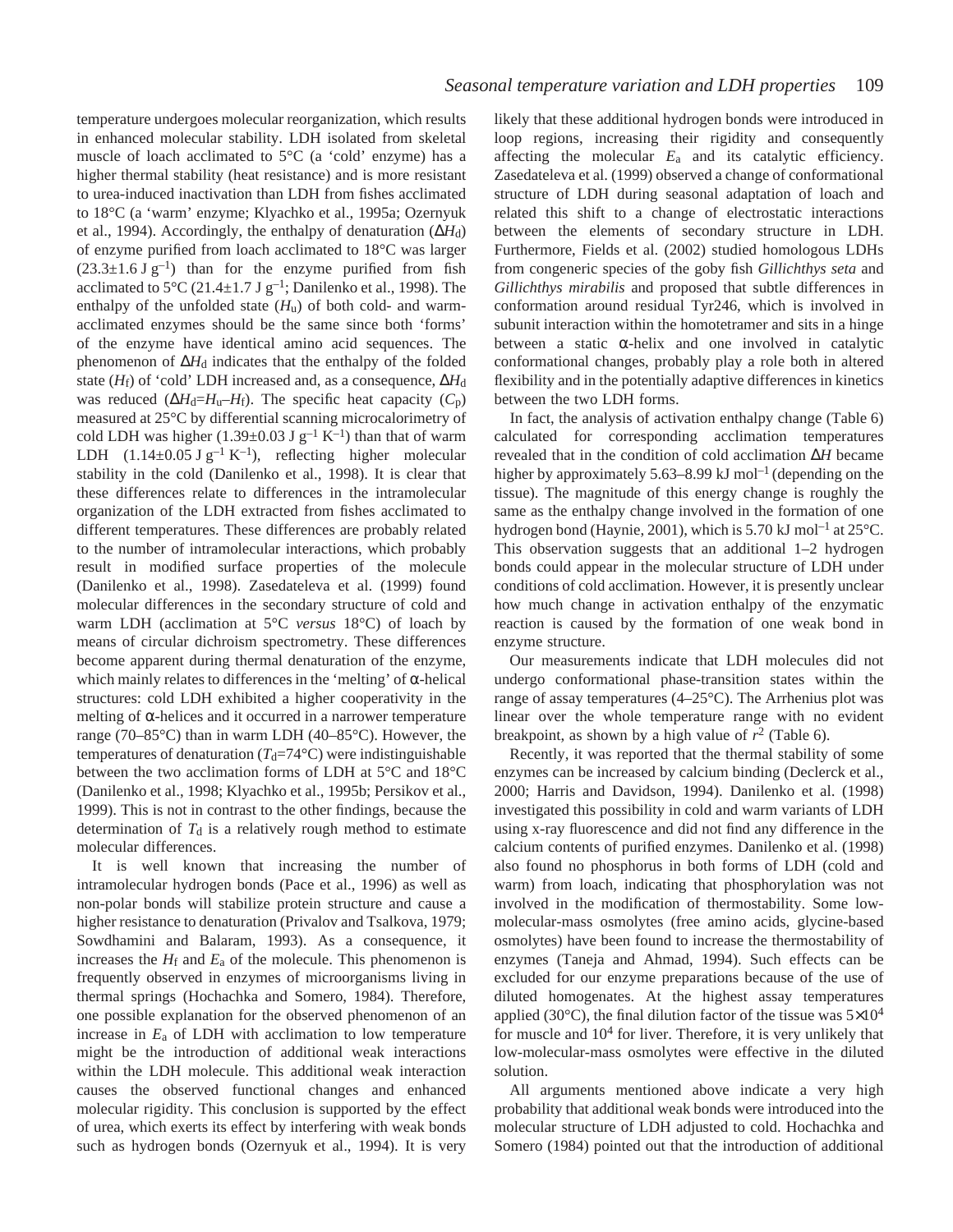or enhanced weak interactions can considerably increase the thermostability of a protein by stabilization of its conformational state. This strategy may occur at the expense of a decrease in catalytic efficiency. This argument is supported by the observed increase in apparent  $E_a$  (Table 6) and the drop in  $K_{si}$ . This indicates that an increased enthalpy of the cold-adjusted enzyme is in line with a loss in structural flexibility.

In summary, additional weak interactions within the quaternary structure of the LDH may be one of the causes of the observed difference between LDHs from cold- and warm-acclimated animals. A non-genetic post-translational modification of the enzyme molecule probably leads to enhanced LDH folding depending on acclimation temperature (temperature-driven protein folding). It has been suggested previously that identical amino acid sequences (identical primary structures) of LDHs from congeneric species of goby fish (Gobiidae) can fold in different conformations (Fields et al., 2002; Fields and Somero, 1997), yielding conformational variants. Therefore, our data indicate that this mechanism is not only involved on evolutionary time scales but probably contributes to adaptation to seasonal temperature variation (acclimation).

#### *Metabolic compensation*

Comprehensive studies of thermal limitation indicate that the limits of thermal tolerance are, in the first place, set at the level of complex organismic processes and only secondarily at the molecular level (molecular or structure phase transition, protein denaturation, etc.). Whole-animal aerobic scope appears to be the first process limited at both low and high temperatures (Frederich and Pörtner, 2000; Pörtner et al., 1998; Pörtner, 2002a; Prosser, 1986).

Aerobic and anaerobic pathways of metabolism are competing for pyruvate. Therefore, the efficiency of energy production in particular tissues depends on adequate channelling of this metabolite (Somero, 1973). As was shown earlier by Pörtner and Grieshaber (Grieshaber et al., 1994; Pörtner and Grieshaber, 1993) and later by Boutilier and St-Pierre (2000), the contributions of aerobic and anaerobic pathways to total energy production depend on oxygen availability to mitochondria. Below the critical oxygen tension (*P*c) the contribution of anaerobic pathways rises. Thus, survival in constantly fluctuating environments depends on the relationship between aerobic and anaerobic pathways and their capacity for ATP production.

The net increase in the apparent *E*as for pyruvate reduction by LDH during acclimation to cold temperatures, combined with an increase in aerobic capacity (Lannig et al., 2003) and the associated increase of mitochondrial density, may be one mechanism of metabolic control and indicates a downregulation of anaerobic capacity when the relative fraction of aerobic metabolism increases. This might help to avoid pyruvate limitation for aerobic oxidation (maintenance of aerobic scope) and thereby increases the efficiency of aerobic metabolism at low temperature. Other features

involved in the change of LDH functional properties include a reduced range of pyruvate concentrations required for the maximal capacity of LDH ( $\Delta = K_{si}^{PYR} - K_{m}^{PYR}$ ). Although the adjustment of mitochondrial densities and their kinetic properties are one of the key mechanisms to regulate metabolic capacities during acclimation to low temperature, the outlined mechanism (temperature-driven enzyme folding) contributes to create favourable conditions for the aerobic functioning of mitochondria at low temperature.

We would like to thank Professor Gunnar Nævdal for support and advice during the experiments and when writing up this paper. Our research was supported by the EU project CLICOFI "Effects of climate induced temperature variation on marine coastal fishes" (ENV4-CT97-0596).

#### **References**

- **Almedia-Val, V., Schwantes, M. L. B. and Val, A. L.** (1991). LDH isozymes in amazon fish – 2. Temperature and pH effects on LDH kinetic properties from *Mylossoma duriventris* and *Colossoma macropomum* (Serrasalmidae). *Comp. Biochem. Physiol. B* **98**, 79-86.
- **Baldwin, J., Davison, W. and Forster, M. E.** (1989). Properties of the muscle and heart lactate dehydrogenases of the New Zealand hagfish, *Eptatretus cirrhatus*: functional and evolutionary implications. *J. Exp. Zool.* **250**, 135- 139.
- **Boutilier, R. G. and St-Pierre, J.** (2000). Surviving hypoxia without really dying. *Comp. Biochem. Physiol. A* **126**, 481-490.
- **Clarke, A.** (1991). What is cold adaptation and how should we measure it? *Am. Zool.* **31**, 81-92.
- **Clarke, B. and Allendorf, F. W.** (1979). Frequency-dependent selection due to kinetic differences between allozymes. *Nature* **279**, 732-734.
- **Cornish-Bowden, A.** (1999). *Basic Mathematics for Biochemists*. Second edition. Oxford: Oxford University Press.
- **Cornish-Bowden, A.** (2002). Enthalpy–entropy compensation: a phantom phenomenon. *J. Biosci.* **27**, 212-216.
- **Crockett, E. L. and Sidell, B. D.** (1990). Some pathways of energymetabolism are cold adapted in Antarctic fishes. *Physiol. Zool.* **63**, 472-488.
- **Dahle, G. and Jorstad, K. E.** (1993). Hemoglobin variation in cod a reliable marker for arctic cod (*Gadus morhua*). *Fish. Res*. **16**, 301-311.
- **Danilenko, A. N., Persikov, A. V., Polosukhina, E. S., Klyachko, O. S., Esipova, N. G. and Ozernyuk, N. D.** (1998). Thermodynamic properties of lactate dehydrogenase from muscles of fishes adapted to different environmental temperatures. *Biofizika* **43**, 26-30.
- **Dawson, R. M. C., Elliott, D. C., Elliott, W. H. and Jone, K. M.** (1986). *Data for Biochemical Research*. Third edition. Oxford: Oxford University Press.
- **De Panepucci, L. L., Schwantes, M. L. B. and Schwantes, A. R. S.** (1984). Loci that encode the lactate dehydrogenase in 23 species of fish belonging to the orders Cypriniformes, Siluriformes and Perciformes: adaptive features. *Comp. Biochem. Physiol. B* **77**, 868-876.
- **Declerck, N., Machius, M., Wiegand, G., Huber, R. and Gaillardin, C.** (2000). Probing structural determinants specifying high thermostability in Bacillus licheniformis alpha-amylase. *J. Mol. Biol.* **301**, 1041-1057.
- **Dunn, J. F. and Johnston, I. A.** (1986). Metabolic constraints on burstswimming in the Antarctic teleost *Notothenia neglecta*. *Mar. Biol*. **91**, 433- 440.
- **Eszes, C. M., Sessions, R. B., Clarke, A. R., Moreton, K. M. and Holbrook, J. J.** (1996). Removal of substrate inhibition in a lactate dehydrogenase from human muscle by a single residue change. *FEBS Lett.* **399**, 193-197.
- **Ferreria, N. C., De Almedia-Val, V. and Schwantes, M. L. B.** (1991). Lactate dehydrogenase (LDH) in 27 species of amazon fish: adaptive and evolutive aspects. *Comp. Biochem. Physiol. B* **100**, 391-398.
- **Fevolden, S. E. and Pogson, G. H.** (1997). Genetic divergence at the synaptophysin (Syp I) locus among Norwegian coastal and north-east Arctic populations of Atlantic cod. *J. Fish Biol*. **51**, 895-908.
- **Fields, P. A., Kim, Y. S., Carpenter, J. F. and Somero, G. N.** (2002). Temperature adaptation in Gillichthys (Teleost: Gobiidae) A(4)-lactate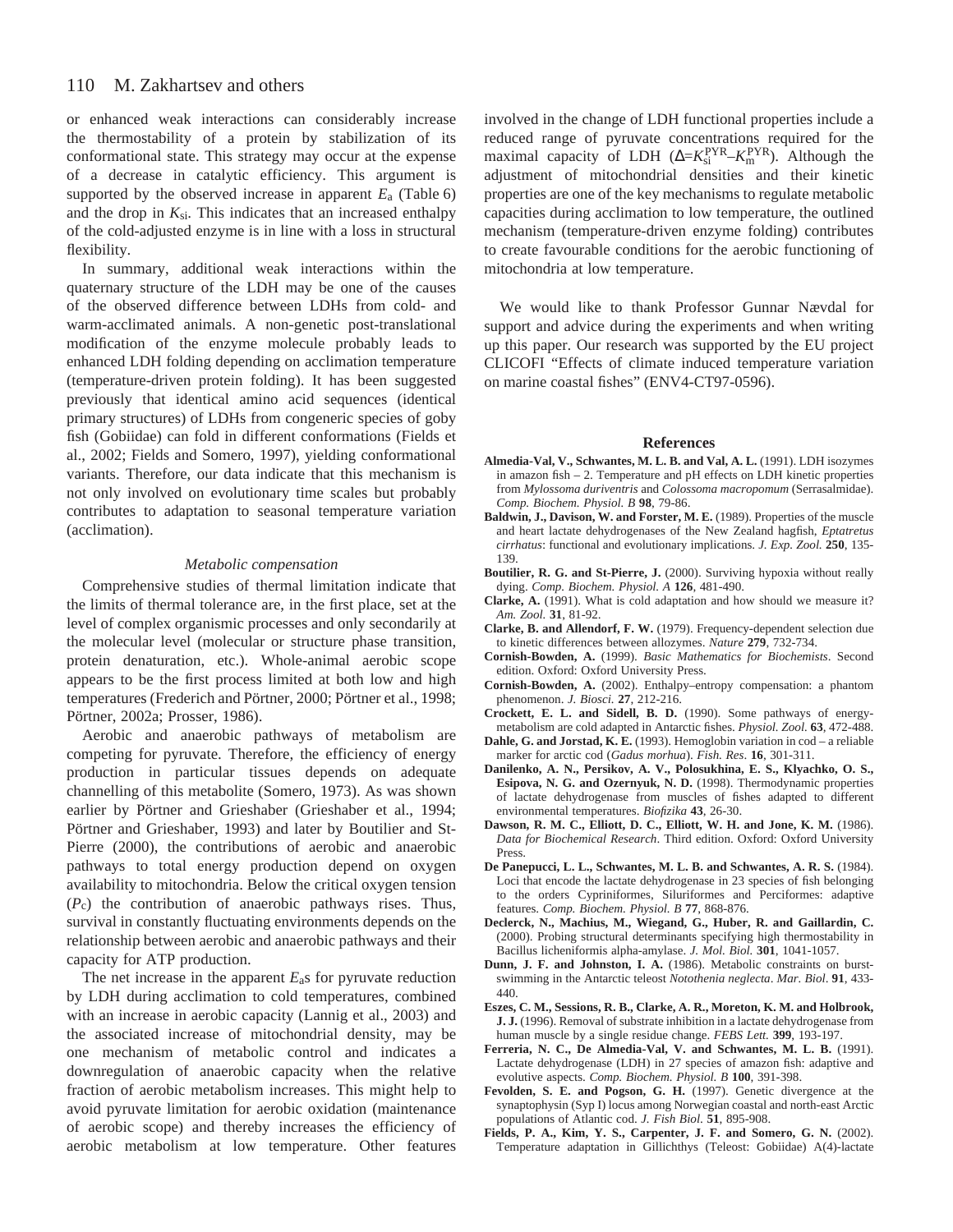dehydrogenases: identical primary structures produce subtly different conformations. *J. Exp. Biol.* **205**, 1293-1303.

- **Fields, P. A. and Somero, G. N.** (1997). Amino acid sequence differences cannot fully explain interspecific variation in thermal sensitivities of gobiid fish A4-lactate dehydrogenases (A4-LDHs). *J. Exp. Biol.* **200**, 1839- 1850.
- **Fields, P. A. and Somero, G. N.** (1998). Hot spots in cold adaptation: localized increases in conformational flexibility in lactate dehydrogenase  $A_4$ orthologs of Antarctic notothenioid fishes. *Proc. Natl. Acad. Sci. USA* **95**, 11476-11481.
- **Fields, P. A., Wahlstrand, B. D. and Somero, G. N.** (2001). Intrinsic versus extrinsic stabilization of enzymes. The interaction of solutes and temperature on A4-lactate dehydrogenase orthologs from warm-adapted and cold-adapted marine fishes. *Eur. J. Biochem.* **268**, 4497-4505.
- **Frederich, M. and Pörtner, H. O.** (2000). Oxygen limitation of thermal tolerance defined by cardiac and ventilatory performance in spider crab, *Maja squina*. *Am. J. Physiol. Reg. Integ. Comp. Physiol*. **279**, R1531-R1538.
- **French, C. J. and Hochachka, P. W.** (1978). Lactate dehydrogenase isoenzymes from heart and white muscle of water-breathing and airbreathing fish from the Amazon. *Can. J. Zool.* **56**, 769-773.
- **Fyhn, U. E. H., Brix, O., Nævdal, G. and Johansen, T.** (1994). New variants of the haemoglobins of Atlantic cod: a tool for discriminating between coastal and Arctic cod populations. *ICES mar. Sci. Symp.* **198**, 666-670.
- **Gjosaeter, J., Jorstad, K., Naevdal, G. and Thorkildsen, S.** (1992). Genotype distributions of cod from the Norwegian Skagerrak Coast. *Sarsia* **76**, 255-259.
- **Grant, W. S. and Stahl, G.** (1988). Description of electrophoretic loci in Atlantic cod, *Gadus morhua* and comparison with Pacific cod, *Gadus macrocephalus*. *Hereditas* **108**, 27-36.
- **Grieshaber, M. K., Hardewig, I., Kreutzer, U. and Pörtner, H. O.** (1994). Physiological and metabolic responses to hypoxia in invertebrates. *Reviews of Physiology, Biochemistry and Pharmacology*. **125**, 43-147.
- **Hardewig, I., Van Dijk, P. L. M. and Pörtner, H. O.** (1998). High-energy turnover at low temperatures: recovery from exhaustive exercise in Antarctic and temperate eelpouts. *Am. J. Physiol.* **247**, R1789-R1796.
- Harris, T. K. and Davidson, V. L. (1994). Thermal stability of methanol dehydrogenase is altered by the replacement of enzyme-bound  $Ca^{2+}$  with Sr2+. *Biochem. J.* **303**, 141-145.
- **Haynie, D. T.** (2001). *Biological Thermodynamics*. Cambridge: Cambridge University Press.
- **Hedrick, P. W.** (1985). *Genetics of Populations*. Boston: Jones and Bertlett Publishers, Inc.
- **Henry, T. and Ferguson, R. A.** (1986). Kinetic studies on the lactate dehydrogenase isozymes of the brown trout, *Salmo trutta* L. *Comp. Biochem. Physiol. B* **85**, 491-496.
- **Henry, T. and Ferguson, R. A.** (1987). Phosphoglucose isomerase isozymes and allozymes of the brown trout, *Salmo trutta* L. *Comp. Biochem. Physiol. B* **88**, 751-756.
- **Hewitt, C. O., Eszes, C. M., Sessions, R. B., Moreton, K. M., Dafforn, T. R., Takei, J., Dempsey, C. E., Clarke, A. R. and Holbrook, J. J.** (1999). A general method for relieving substrate inhibition in lactate dehydrogenases. *Protein Eng.* **12**, 491-496.
- **Hillis, D. M., Moritz, C. and Mable, B. K.** (1996). *Molecular Systematics*. 2nd edition. Sunderland, MA: Sinauer Associates, Inc.
- **Hochachka, P. W., Norberg, C., Baldwin, J. and Fields, J. H. A.** (1976). Enthalpy-entropy compensation of oxamate binding by homologous lactate dehydrogenase. *Nature* **260**, 648-650.
- **Hochachka, P. W. and Somero, G. N.** (1984). *Biochemical Adaptation*. New Jersey: Princeton University Press.
- **Hoffmann, R. J.** (1981). Evolutionary genetics of metridium-senile.1. Kinetic differences in phosphoglucose isomerase allozymes. *Biochem. Genet.* **19**, 129-144.
- **Hummel, H., Sommer, A., Bogaards, R. H. and Pörtner, H. O.** (1997). Variation in genetic traits of the lugworm *Arenicola marina*: temperature related expression of mitochondrial allozymes? *Mar. Ecol. Prog. Ser*. **159**, 189-195.
- **Jobling, M.** (1988). A review of the physiological and nutritional energetics of cod, *Gadus morhua* L., with particular reference to growth under farmed conditions. *Aquaculture* **70**, 1-19.
- **Johnston, I. A.** (1987). Respiratory characteristics of muscle-fibers in a fish (*Chaenocephalus aceratus*) that lacks heme pigments. *J. Exp. Biol.* **133**, 415-428.
- **Jollivet, D., Desbruyeres, D., Ladrat, C. and Laubier, L.** (1995). Evidence for differences in the allozyme thermostability of deep-sea hydrothermal

vent polychaetes (*Alvinellidae*) – A possible selection by habitat. *Mar. Ecol. Prog. Ser*. **123**, 125-136.

- **Jorstad, K. E.** (1984). Genetic analysis of cod in northern Norway. In *The Propagation of Cod* Gadus morhua (ed. D. S. Dahl, D. S. Danielsen, E. Moksness and P. Solemdal), pp. 645-660. Arrendal, Norway: Institute of Marine Research.
- **Kitto, G. B., Cheng, M. L. and Davidson, L.** (1983). Kinetic and structural characterization of allozymes showing clinical variation in the *Culex pipiens* complex. *Fed. Proc.* **42**, 2223.
- **Klyachko, O. S., Polosukhina, E. S., Persikov, A. V. and Ozernyuk, N. D.** (1995a). Kinetic differences in fish muscle lactic dehydrogenase on temperature adaptation. *Biofizika* **40**, 495-500.
- **Klyachko, O. S., Polosukhina, E. S., Persikov, A. V. and Ozernyuk, N. D.** (1995b). Kinetic differences of lactate dehydrogenase from muscles of fish at temperature adaptation. *Biofizika* **40**, 513-517.
- **Lannig, G., Eckerle, L., Serendero, I., Sartoris, F. J., Fischer, T., Knust, R., Johansen, T. and Pörtner, H. O.** (2003). Temperature adaptation in euthermal cod (*Gadus morhua*): comparison of mitochondrial enzyme capacities in boreal and arctic populations. *Mar. Biol*. **142**, 589-599.
- **Low, P. S., Bada, J. L. and Somero, G. N.** (1973). Temperature adaptation of enzymes: Role of the free energy, the enthalpy, and entropy of activation. *Proc. Natl. Acad. Sci. USA* **70**, 430-432.
- **Mork, J. and Giaever, M.** (1999). Genetic structure of cod along the coast of Norway: Results from isozyme studies. *Sarsia* **84**, 157-168.
- **Mork, J., Ryman, N., Stahl, G., Utter, F. and Sundnes, G.** (1985). Genetic variation in atlantic cod (*Gadus morhua*) throughout its range. *Can. J. Fish. Aquat. Sci*. **42**, 1580-1587.
- **Nævdal, G., Folkvord, A., Otterlei, E. and Thorkildsen, S.** (1992). Growth rate related to genotype of 0-group cod at three environmental temperatures. *Sarsia* **77**, 71-73.
- **Narita, J. and Horiuchi, S.** (1979). Effect of environmental temperature upon muscle lactate dehydrogenase in the crayfish, *Procambarus clarki* Girard. *Comp. Biochem. Physiol. B* **64**, 249-253.
- **Ozernyuk, N. D., Klyachko, O. S. and Polosukhina, E. S.** (1994). Acclimation temperature affects the functional and structural properties of lactate dehydrogenase from fish (*Misgurnus fossilis*) skeletal muscles. *Comp. Biochem. Physiol. B* **107**, 141-145.
- Pace, C., Shirley, B., McNutt, M. and Gajiwala, K. (1996). Forces contributing to the conformational stability of proteins. *FASEB J.* **10**, 75- 83.
- **Persikov, A. V., Danilenko, A. N., Klyachko, O. S. and Ozernyuk, N. D.** (1999). A comparative study of conformational stability of lactate dehydrogenase from loach skeletal muscles, adapted to different temperatures, using differential scanning microcalorimetry. *Biofizika* **44**, 32- 37.
- **Place, A. R. and Powers, D. A.** (1984). Kinetic characterization of the lactate dehydrogenase (LDH-B4) allozymes of *Fundulus heteroclitus*. *J. Biol. Chem.* **259**, 1309-1318.
- **Pörtner, H. O.** (2002a). Climate variations and the physiological basis of temperature dependent biogeography: systemic to molecular hierarchy of thermal tolerance in animals. *Comp. Biochem. Physiol. A* **132**, 739-761.
- **Pörtner, H. O.** (2002b). Physiological basis of temperature-dependent biogeography: trade-offs in muscle design and performance in polar ectotherms. *J. Exp. Biol.* **205**, 2217-2230.
- **Pörtner, H. O., Berdal, B., Blust, R., Brix, O., Colozimo, A., De Wachter, B., Giuliani, A., Johansen, T., Fischer, T., Knust, R. et al.** (2001). Climate induced temperature effects on growth performance, fecundity and recruitment in marine fish: developing a hypothesis for cause and effect relationship in Atlantic cod (*Gadus morhua*) and common eelpout (*Zoarces viviparus*). *Cont. Shelf Res*. **21**, 1975-1997.
- Pörtner, H. O. and Grieshaber, M. K. (1993). Critical Po2(s) in oxyconforming and oxyregulating animals: gas exchange, metabolic rate and the mode of energy production. In *The Vertebrate Gas Transport Cascade: Adaptations To Environment And Mode Of Life* (ed. J. E. P. W. Bicudo), pp. 330-357. Boca Raton, FL: CRC Press Inc.
- **Pörtner, H. O., Hardewig, I. and Sartoris, F. J.** (1998). Energetic aspects of cold adaptation: critical temperatures in metabolic, ionic and acid-base regulation? In: *Cold Ocean Physiology* (ed. H. O. Pörtner and R. C. Playle), pp. 88-120. Cambridge: Cambridge University Press.
- **Pörtner, H. O., Van Dijk, P. L. M., Hardewig, I. and Sommer, A.** (2000). Levels of metabolic cold adaptation: tradeoffs in euthermal and stenothermal ectotherms. In *Antarctic Ecosystems: Models For Wider Ecological Understanding* (ed. W. Davison, C. Howard-Williams and P. Broady), pp. 109-122. Christchurch, New Zealand: Caxton Press.